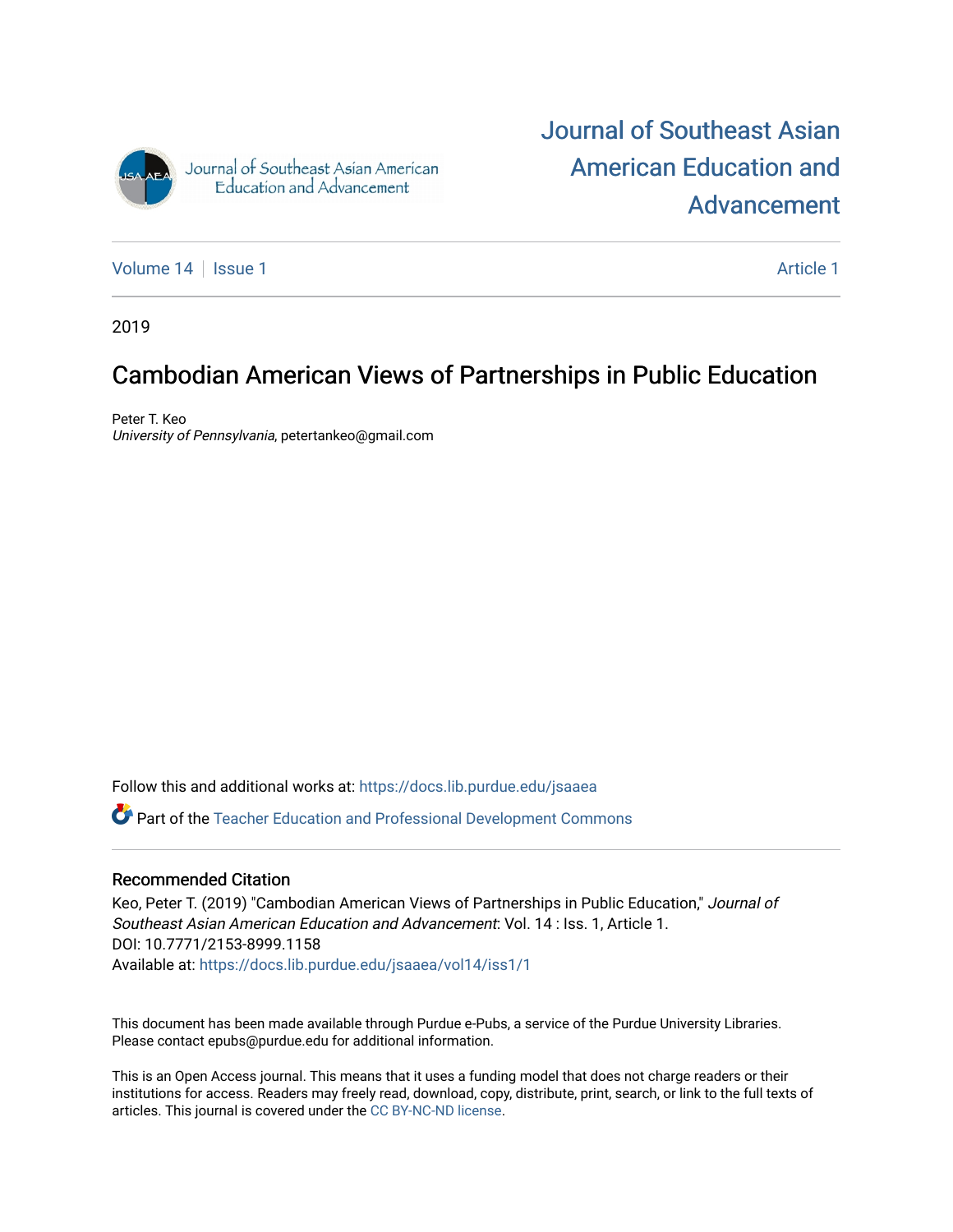

# Journal of Southeast Asian American<br>Education and Advancement

Vol. 14 Iss. 1 (2019) **www.JSAAEA.org**

# **Cambodian American Views of Partnerships in Public Education**

**Peter. T. Keo** *University of Pennsylvania*

#### **Abstract**

This study elicits the views of Cambodian American adults regarding public school partnerships. The central argument is that the paucity of extant literature and research on Southeast Asian American (SEAA) family-school partnerships in public education renders these individuals invisible. Given the fluid and dynamic experiences across and within the SEAA community, there is critical need for empirical research to address issues particular to ethnic groups, because racial categories often conceal disparities behind the numbers. Surveys and semi-structured interviews are utilized to collect data from Cambodian American respondents. Findings suggest the importance of culture and structure in building critical partnerships.

**Keywords**: Race and equity, K-12 Education, Southeast Asian Americans, Cambodian Americans, Family-school partnerships.

(cc)  $S$ OME RIGHTS RESERVED Readers are free to copy, display, and distribute this article, as long as the work is attributed to the author(s) and the *Journal of Southeast Asian American Education & Advancement*, it is distributed for non-commercial purposes only, and no alteration or transformation is made in the work. More details of this Creative Commons license are available at http://creativecommons.org/licenses/by-nc-nd/3.0/. All other uses must be approved by the author(s) or *JSAAEA*. *Journal of Southeast Asian American Education & Advancement, Vol. 14. Iss. 1. (2019)* ISSN: 2153-8999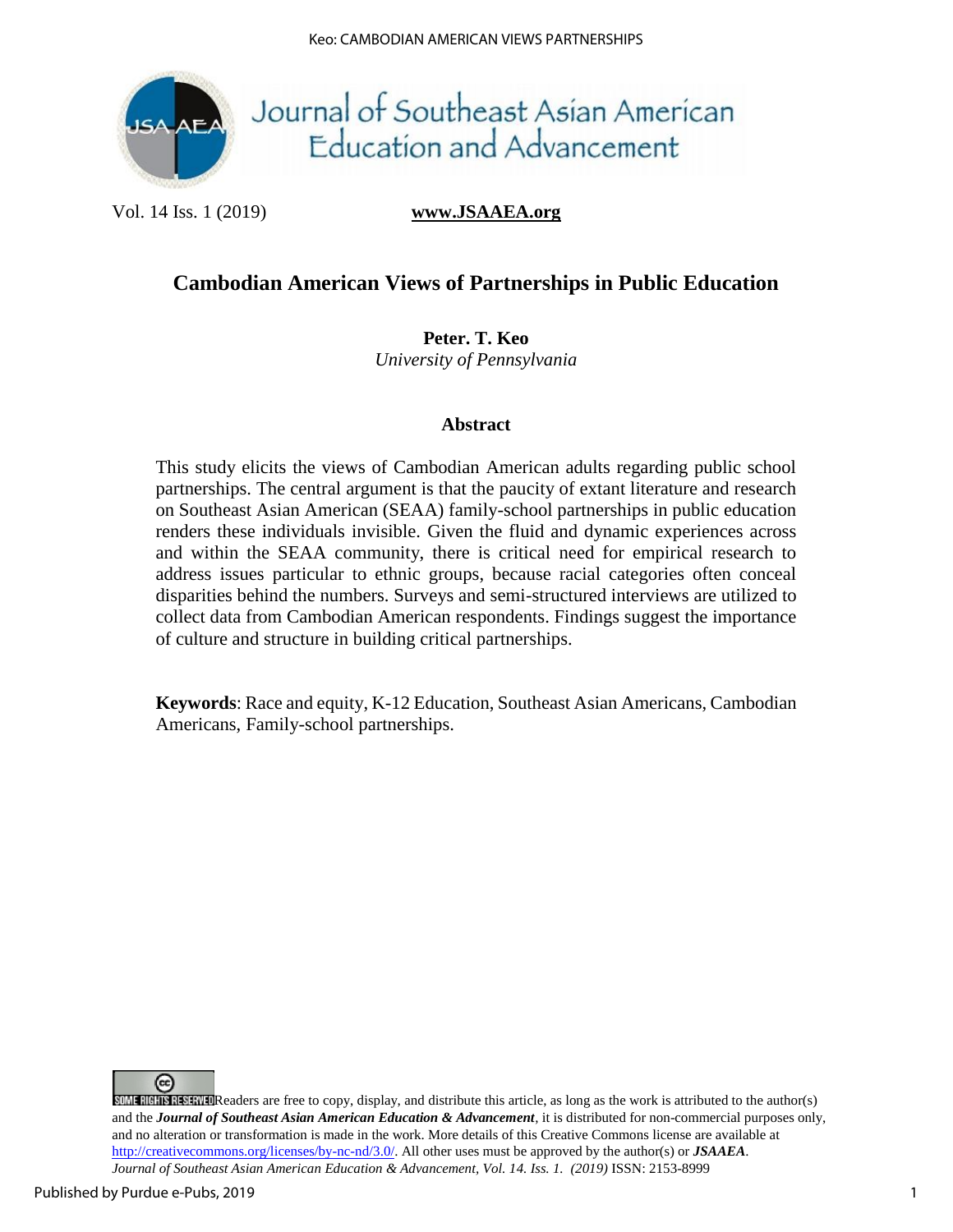#### **Introduction**

A growing body of scholars and researchers (Aung & Yu, 2007; Kiang, 2004a; Kiang, 2004b; Ngo & Lee, 2007; Pho 2007; Thao, 2003; Uy, 2007) has examined critical challenges facing several low-income Southeast Asian American (SEAA) students, particularly in under-resourced American public-school systems. For example, in "Does the System Work for Cambodian American Students?" Khin Mai Aung and Nancy Yu (2007) explore different interconnected factors that impact the educational experiences of Cambodian youth in Lowell, MA. Some factors include the challenges and root causes contributing to the high dropout rate of Cambodian youths, the cultural and linguistic barriers of family members, financial constraints, the cultural differences between family members and school staff, low levels of family educational attainment, the inability of family members to maneuver within the American educational system, and the prevalence of gang life.

Aung and Yu (2007) examine the educational attainment of individuals who were 18 years and over in Lowell. They find that 55.6% of Cambodians are without a high school degree, compared to 46.3% of Hispanics or Latinos (of any race), 42.3% Non-Hispanic Asians, 22.1% Non-Hispanic Whites, and 15.9% of Non-Hispanic Blacks or African Americans. These percentages reflect the entire population of these groups in Lowell. Some researchers argue that educational attainment is a strong predictor of upward mobility (Kao & Tienda, 1995). Aung and Yu also note that many Cambodian students "were falling through the cracks of an overcrowded and under-resourced public school system—leading many students to be truant or drop out" (p. 88). They further note that "out-of-school youth were more likely to become involved in the criminal justice system" (p. 89) and that "Cambodian students don't know how to seek assistance from their teachers, don't think the teachers understand them, and sometimes they seek outside help that may not be positive" (p. 102). Citing a personal communication, the authors point out that some youth look to gang members as a surrogate family, largely in response to failures or frustration in dealing with the school system "especially if their parents are not engaged in their education and an older sibling is already involved with a gang—offering the 'instant gratification' of needed support and belonging" (p. 102). Research suggests that family involvement may have positive effects on young people, including improvements in student outcomes for SEAA youth (Pho, 2007; Thao, 2003). This is particularly evident for young individuals at risk of school failure (Nakkula & Pineda, 2005).

Aung and Yu also examine the implications of cultural and linguistic barriers among Cambodian family members and children and the impact of those barriers on educational experiences. Cambodian family members, they note, "lack formal education themselves and/or do not understand how to maneuver within the American education system" (Aung & Yu, 2007, p. 93). Quoting an anonymous youth advocate, the authors state that "some parents themselves never even graduated from middle school, so they don't push their children at all. … Even though they value education, it's like their dream and reality is a different story" (p. 93). Cambodian family members' inability to maneuver through the school system may in part result from their inexperience not only with the U.S. public educational system, but also school systems in Cambodia.

Pho (2007) examines the interplay between family education and academic performance among SEAA students, specifically how cultural values and family life may influence the academic performance of their children. This research is based on a survey of 102 SEAA high school students and a case study of two Cambodian, two Laotian, and two Vietnamese families,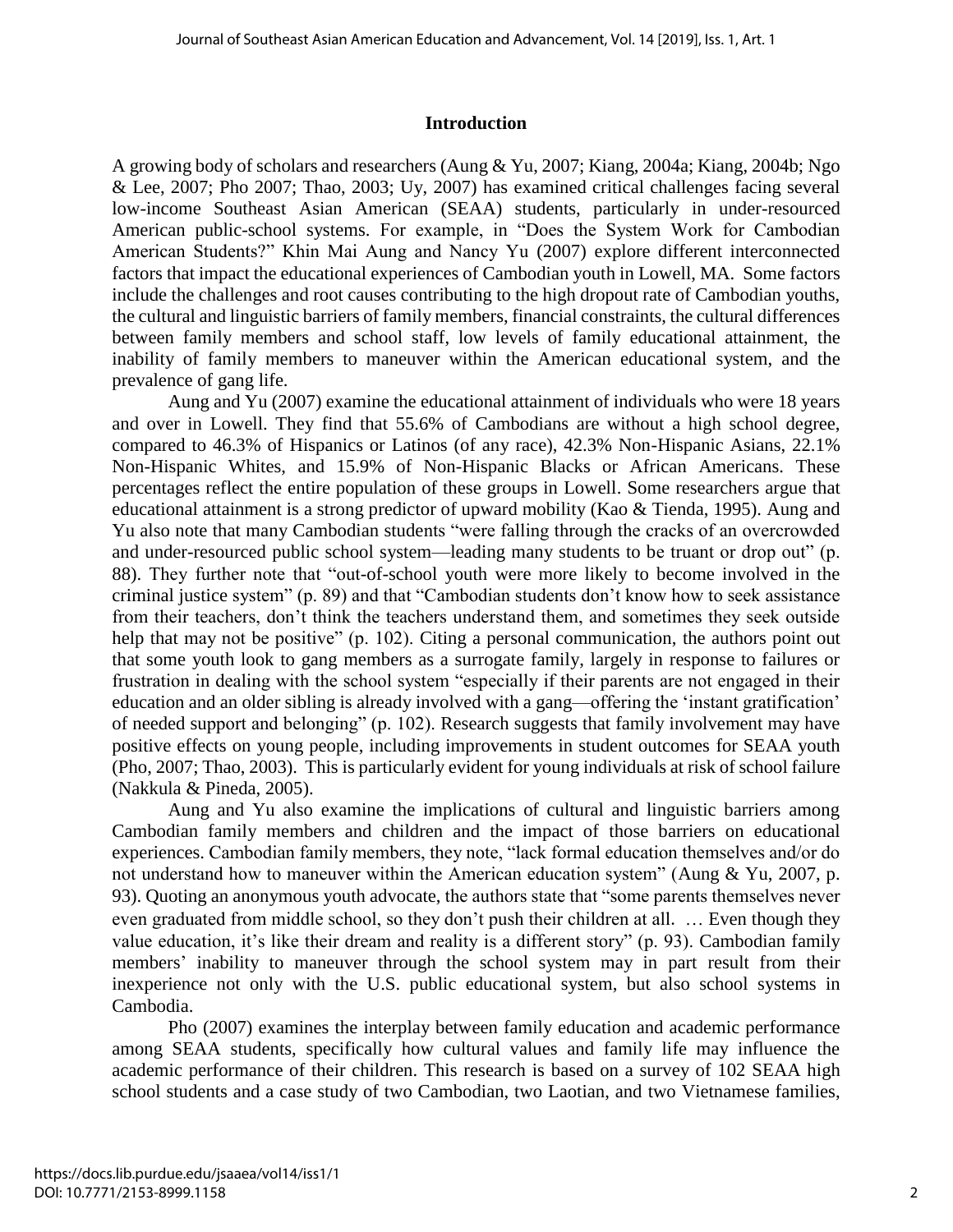from the pool of students surveyed. Findings from the data suggest that "the voices emerging from these short stories and poems were more compelling than any available statistical reports" (2007, p. 71), because the challenges and opportunities individuals face at home and in school are revealed to the researcher.

Regarding the nature of family and school partnerships, Pho purports that the "notion of parental participation in school was very different between parents and teachers. While teachers complained that family members rarely came to school open houses or attended teacher-parent conferences, family members thought they participated sufficiently in their children's school education by reminding their children to do homework and teaching them the value of education" (2007, p. 81). SEAA family members may believe that teaching their children the value of hard work, determination, and a strong work ethic constitutes an involvement in the child's education, without being physically present or active in school-based activities/functions (for similar issues regarding other ethnic minority families, see Lopez, 2001; Silva, 2001). However, Pho acknowledges that the imposed values of family members may have some potential adverse effects, including the forceful nature of family members to dictate what the child should study in college, without the child's consent. It also may include an overprotective parenting style that limits the young person's ability to attend college far away from home, which tends to affect girls more than boys. Pho's study raises important issues regarding the nature of family education and academic performance for SEAA families and students, and how families, students, and teachers can work together. A strong premium is placed on understanding how cultural values and linguistic barriers may impact the learning process.

Other scholars interested in SEAAs address related issues in education. For example, Kiang (2004b) documents a series of K-12 strategies developed within an Asian American (AA) Studies Program at one urban public university. Four issues are addressed: a) the complex demographic realities of AA populations; b) the exclusion of AA Studies content in the K-12 curriculum; c) the limited flow of AAs into the field of education; and d) the confounding impact of high-stakes testing across all these areas. The same article describes six specific interventions by a universitybased AA Studies program, with one focused on "advocacy capacity-building for Asian-American parents and families" (p. 217).

Goodwin (2010) explores the curriculum as colonizer for AAs. Her work is pivotal for this study in that it attempts to explain the negative implications of the standard American K-12 curriculum, which does not account for AA voices. On many levels, it disempowers marginalized ethnic minorities by "colonizing" the minds of AAs, which of course includes SEAA students, as curricular contents reinforce the notion of the "perpetual foreigner." While she discusses learning implications for young people, Goodwin's research makes the case that the American educational system in general, within which the curriculum is embedded, does not necessarily create an environment that invites people of color to have their voices heard. This may explain why some SEAA families may feel disengaged, if not completely disempowered, from reaching out to teachers. It also may prevent families from being more involved in activities led and run by school partners, many of whom represent the interests of middle-class, White Americans. Regarding Asian and Pacific Islanders (APIs), Goodwin mentions that "the curricular silence surrounding them seems designed to reinforce their status as perpetual foreigners. … Curriculum clearly transmits the message that they hold no membership in the 'American' story" (p. 3122).

Despite a growing body of research on the importance of family-school partnerships (Epstein, 1995, 2001a, 2001b, 2008; Epstein & Salinas, 2004; Henderson & Mapp, 2002; Henderson, Mapp, Johnson & Davies, 2007; Stevenson & Baker, 1987), existing family-school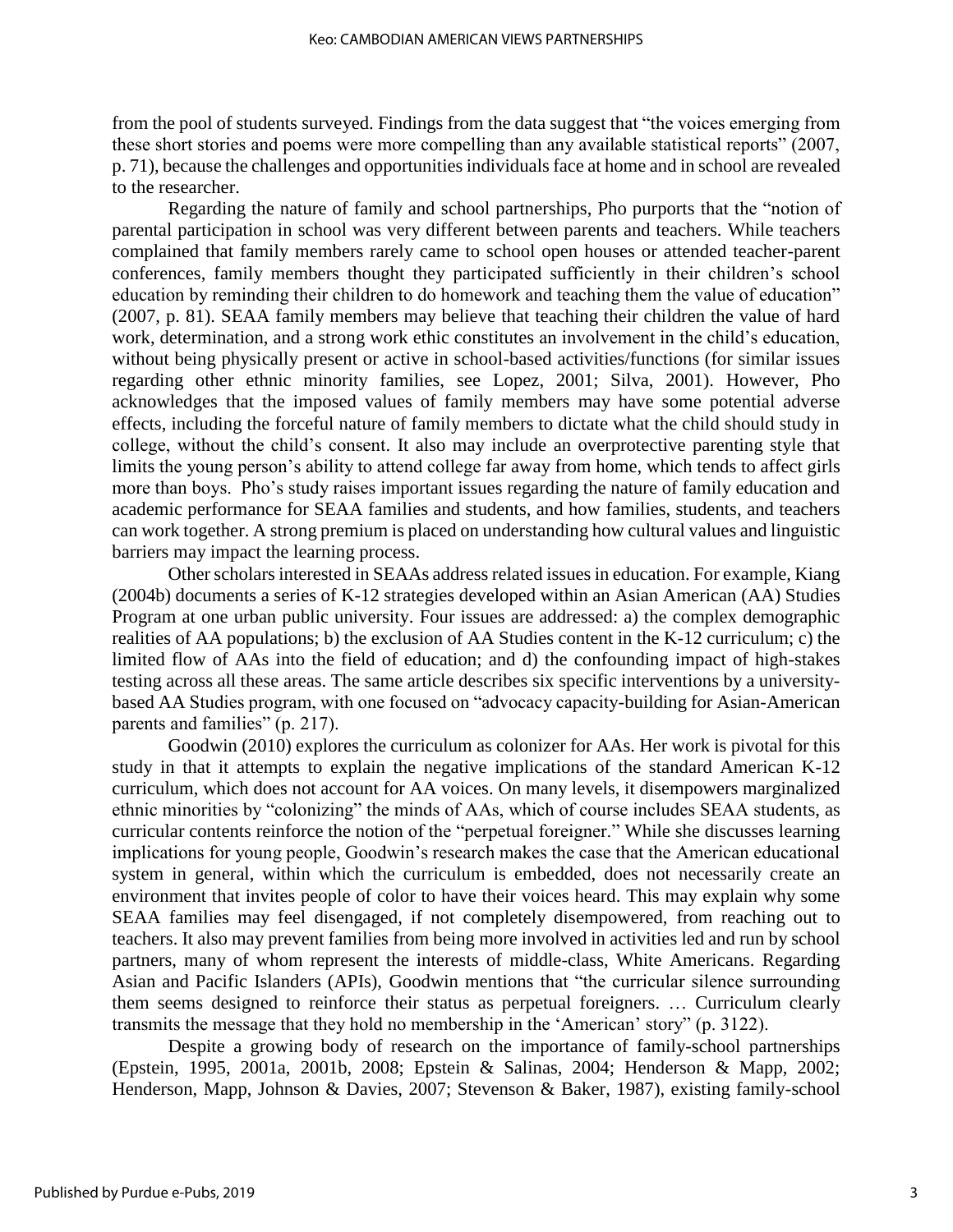partnerships—in practice and research—can be more effective in supporting Cambodian American families, especially those with limited English proficiency. Given the vast ethnic, cultural, and linguistic differences across the AA community (see CARE, 2010, 2011), it may be useful to strengthen family-school partnerships that speak directly to the needs of Cambodian families. In doing so, this partnership may enable Cambodian families to have a voice at the table, while further enabling families and school partners to address academic and/or behavioral issues that may arise regarding their children. Research on the impact of family-school partnerships indicates positive outcomes on the family and child. Outcomes often include increased family involvement, increased attendance, reading, writing, and math achievement, in addition to improved report card grades and behavior (Epstein, 1995, 2001a, 2001b; Henderson & Mapp, 2002; Sheldon & Epstein, 2002).

#### **Purpose of the Study**

The present study elicits the views of seven Cambodian American refugees (see Table 1, for a description of respondents) regarding public school partnerships. I utilize baseline surveys to gather background information on adults, in addition to in-depth, semi-structured interviews which allowed me to answer the main research question: What does family-school partnership mean to Cambodian American families? I rely on purposive sampling to recruit respondents for the study. All respondents live in a major metropolitan city of Texas. The central argument is that the paucity of extant literature and research on SEAA family-school partnerships in public education renders these individuals invisible. Given the fluid and dynamic lived experiences across and within the SEAA community, there is critical need for empirical research that addresses issues particular to ethnic groups. Studies often assume that Cambodian American families already have power and ownership in schools. In this context, the voices of Cambodian American families have not been sufficiently documented. This study aims to provide the temporal and spatial context within which voice and agency can be afforded. This research supports critical race theory's voice-of-color thesis, which holds that because of different histories and experiences with oppression, ethnic minority writers and thinkers may be able to communicate matters that members of the dominant racial group are unlikely to know. Thus, minority status brings with it a presumed competence to speak about issues related to race and equity in public education (Delgado & Stefancic, 2012).

#### **Method**

#### **Data Source**

 **Research setting.** I select a church as the research setting: The Cambodian Church of Texas was the pseudonym. The church is selected in preference to a Buddhist temple for many reasons. First, though most Cambodian families subscribe to Theravada Buddhism, the church is ideal largely because many Cambodian families congregated on a regular basis (i.e., every Sunday). Conversely, Cambodian Buddhists tend to visit their respective temples irregularly and only during major holidays/celebrations, usually once or twice every few months. The irregularity of attendance is a huge concern for me, specifically in terms of having the time, space, and opportunity to build trust with respondents. Another important reason for selecting this setting is based on accessibility to the family members, some of whom welcomed me into their community. The church also is centrally located in an area that was home to several Cambodian families. That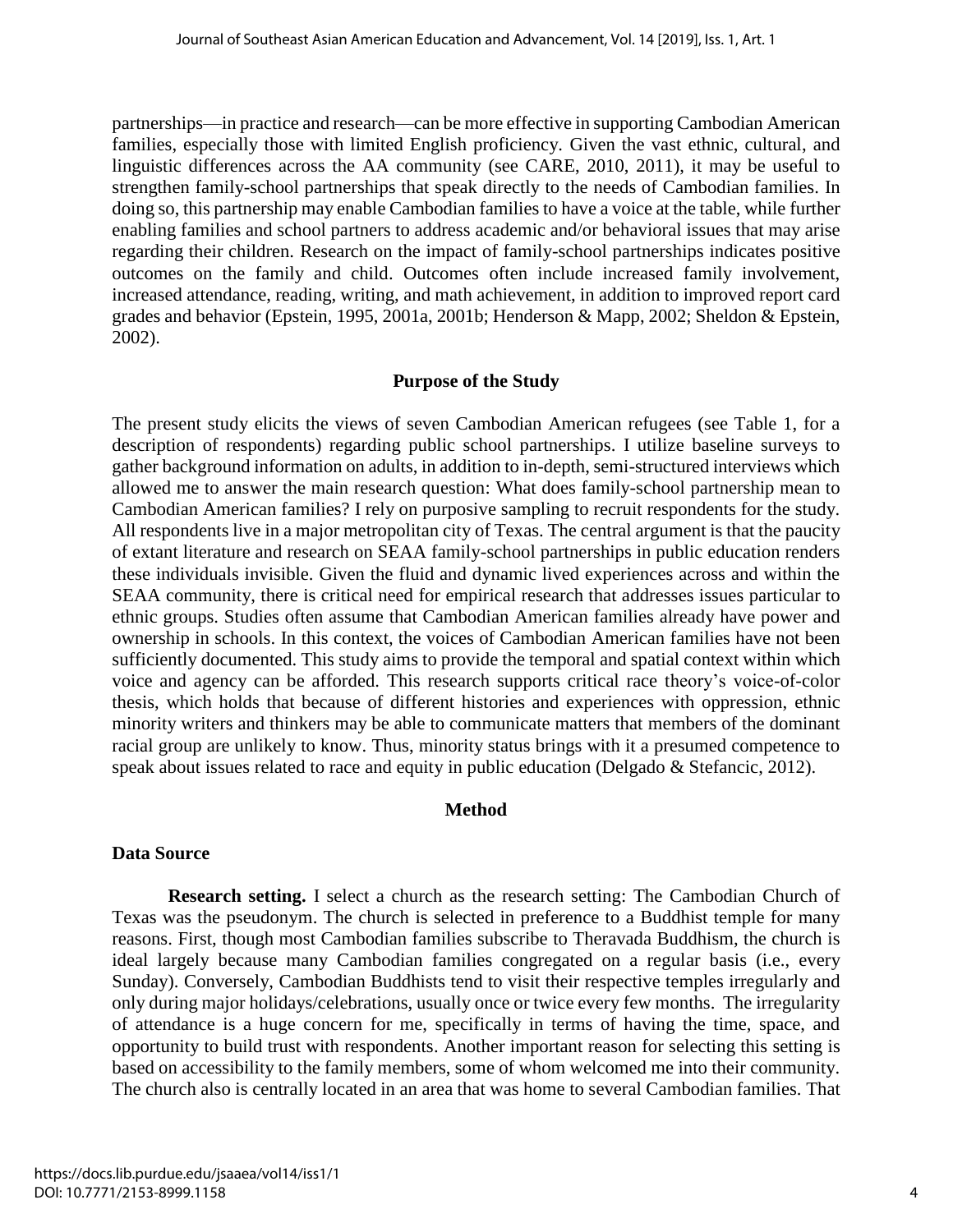they are concentrated in one area suggests that they choose to live within proximity to those sharing similar ethnic, cultural, and linguistic values (Suarez-Orozco & Suarez-Orozco, 2001; see also Portes & Rumbaut, 2001).

 **Data collection.** I collect primary data using baseline surveys and semi-structured interviews. Surveys are handed out to 30 people. I spent 12 months building trust with church members, explaining to them the purpose of the study. Only seven people are interviewed in the study though my initial goal was to interview over 20 adults. The low response rate is a huge disappointment despite months of recruitment. Perhaps it speaks to the continued challenges in getting SEAA adults (who themselves are largely refugees) to trust researchers, which is further extrapolated in the section below. The entire interview process lasted roughly 13 months.

 **Challenges in finding people to participate.** Prior to selecting this research setting and participants, I reached out to Asian American non-profit leaders and scholars throughout the United States to determine if they could help identify Cambodian adults for the study. My doctoral advisers at the time did not have access to the community. However, with no success, I decided to turn to my father who introduced me to an informal friend. This friend was the pastor of the church.

As I began data collection, I started to realize that some Cambodian family members were not interested in participating in the study. I ran into challenges despite spending months trying to build trust in a place that was familiar to them. I was especially surprised when families spoke freely and openly during informal discussions at the church but became silent when the time had come to participate. I thought I had chosen a relatively "safe" topic to discuss about which something most—if not all—parents would feel comfortable addressing. I recognize that there may have been factors beyond my control that impacted their decision not to participate. Perhaps more trust-building is required with Cambodian adults still scarred by the genocide and perhaps less willing to share personal information with researchers.

#### **Data Analysis**

Regarding the literature review, I review the work of researchers who conduct qualitative studies on family-school partnerships, family involvement in education, and SEAA issues in education. Sandoval's (2007) unpublished study is particularly helpful in selecting the appropriate qualitative methods to analyze data. Similar to Sandoval's study, I use the constant comparison method (Glaser & Strauss, 1967). The purpose of constant comparison is to jointly code and analyze data to generate new theories as they emerge. Constant comparison allows researchers to guard against researcher bias when themes emerge organically. Once themes emerge, they are compared across all interviews to check for fit and workability. I continue this process, starting with the first interview and working to the last, going back and forth, until the main themes emerge from the interviews.

 **Coding.** I conduct two rigorous rounds of coding. For round one, NVivo is used to organize information and analyze data. Round one yields 27 codes that are extremely broad. However, a deep(er) analysis of the data is reached in round two. I code using cogent phrases to avoid being overly categorical in round two. The second round helps to avoid clichés and creates detailed codes. NVivo is abandoned for the second round, in part because the license had expired. Instead,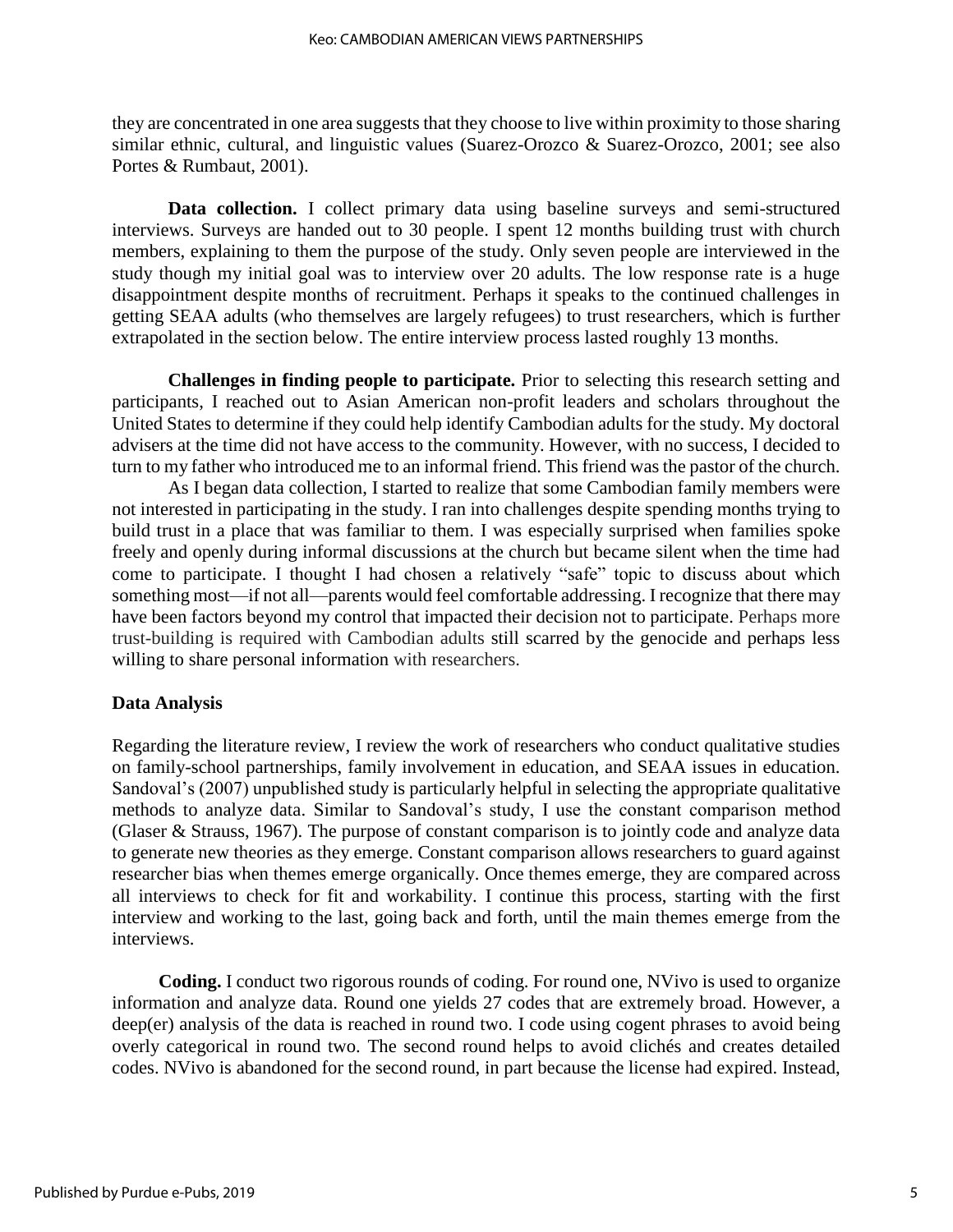Word documents are used for coding and analysis. I compare codes from round two with those from round one several times.

 **External validity.** Generalizability is not possible given the size of the study. However, while findings are not generalizable, they have meaning for more than the study participants. Importantly, doctoral students and researchers interested in learning about the views of Cambodian American families, particularly with respect to family-school partnerships and/or family involvement in education may find this research useful. They may refer to this study to better understand whether families view partnerships similarly or differently from other families. They may also seek to better understand how Cambodian Americans view culture, for example, in building effective partnerships with school partners.

| <b>Respondent Name</b> | <b>Respondent Age</b> | Children      | Dates Children Attended |
|------------------------|-----------------------|---------------|-------------------------|
|                        |                       |               | K-12 Schools            |
| Steve                  | Late 50s              | Daughter      | 1989-2002               |
|                        |                       | Son           | 1990-2003               |
|                        |                       | Son           | 1996-2009               |
| David                  | Late 50s              | Daughter      | 1987-2000               |
|                        |                       | Daughter      | 1991-2004               |
|                        |                       | Daughter      | 1996-2009               |
| Paula                  | Late 70s              | Daughter      | 1980-1993               |
| Larry                  | Mid 40s               | Step-daughter | 2001-Present            |
|                        |                       | Son           | 2008-Present            |
| Sarah                  | Early 40s             | Daughter      | 2001-Present            |
|                        |                       | Son           | 2008-Present            |
| Amy                    | Early 40s             | Daughter      | 2000-2013               |
|                        |                       | Son           | 2002-Present            |
| Charles                | Early 50s             | Son           | 1987-2000               |
|                        |                       | Son           | 1989-2002               |

## **Table 1.** Description of respondents.

#### **Researcher's Positionality**

I am an American raised proudly by low-income, working-class Cambodian political refugees. (The entire immediate family of both my parents did not survive the genocide.) I was educated in an urban K-12 public school system in the so-called "South" in which the confederate battle flag was waived freely by peers, often without repercussion by (White) teachers. Given my epistemological orientation, I necessarily bring a critical lens of being at once "SEAA" and a "Brown, not Yellow" first-generation, high school graduate who transitioned through the K-12 and higher educational system largely invisible despite my disadvantaged, ethnic minority background. Despite holding a doctorate from an elite Ivy League institution, I am still trying to navigate systems and institutions in higher education, the workforce, and society writ large in which marginalized Asian Americans have been (and to a large extent, continue to be) politically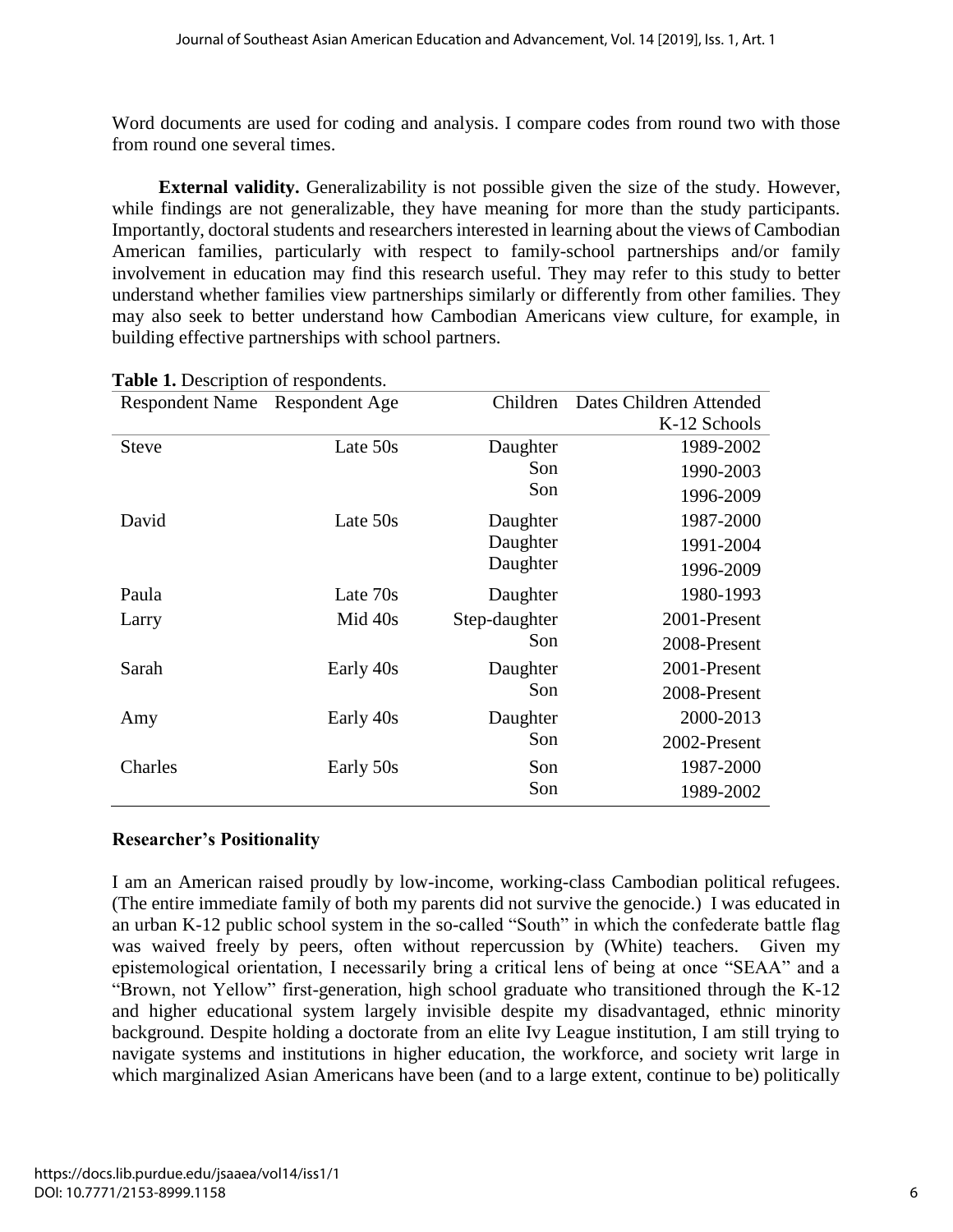and culturally wedged between Whites on one end and Blacks/African Americans on the other (Lee, 2006; Ong, 1999; Wu, 2003).

#### **Findings**

#### **Building Family-School Partnerships through Communication**

Respondents define "communication" in two ways. One way is the sharing of information about the child's progress especially timely information for interventions. The other form of communication is cultural understanding, which is on a more personal level. There are two patterns under this theme. The first pattern, "contacting parents about problems," is about the child's progress. The second pattern, "learning culture between families and teachers," is about cultural understanding. Both patterns are represented further below as Pattern A and Pattern B, respectively.

In terms of building family-school partnerships through communication, all respondents appear to support the notion that communication between teachers and families is important. To respondents, family-school partnerships refer to families and teachers communicating with each other and working together. One way to do that is to share information about how their children are doing at school. In communicating with each other, parents are expected to know what teachers are teaching and support teachers in any way possible.

For example, Steve notes, "Relationship is very important for the parent and the school ... anything the teacher want to know about our children, then we can tell them." Steve also suggests that the place to have this conversation is at school, where parents and teachers can have an open dialogue. He goes on to note, "At school they always have teacher and parents meet … and that's the partnership … we can know what the teacher is teaching our children and what we can do to help them." Paula also believes that parents and teachers should communicate at school, because "That's the time when your children are not there. Adults are talking." That appears to suggest that parents and teachers can have more time to discuss issues, both good and bad, without children present. If children are present, Paula may be suggesting that parents and teachers may not speak candidly, and that could be a challenge in itself because it may prevent adults from identifying challenges that may hinder children, at home or at school.

Amy also believes that family-school partnerships mean that parents and teachers talk to each other at school about the progress of their children. Amy notes:

Get involved with your school. Go to PTA meetings. Talk to the counselors. Talk to the teachers ... just get to know the teacher, what they teaching at school, so when they come home, you have an idea of what they're learning at school.

Amy believes that parents ought to talk to teachers directly in order to have a better understanding of what their children are learning. This may have been important, because it better enables her to know, for example, whether or not her children are staying ahead or falling behind academically and/or behaviorally.

David also speaks to the importance of having an open channel of communication between families and teachers. That partnership means that teachers ought to use different ways to share information with him, especially if teachers witness his children struggling at school. He notes, "If my children have a problem at school, I think that is a good communication. Teachers call me,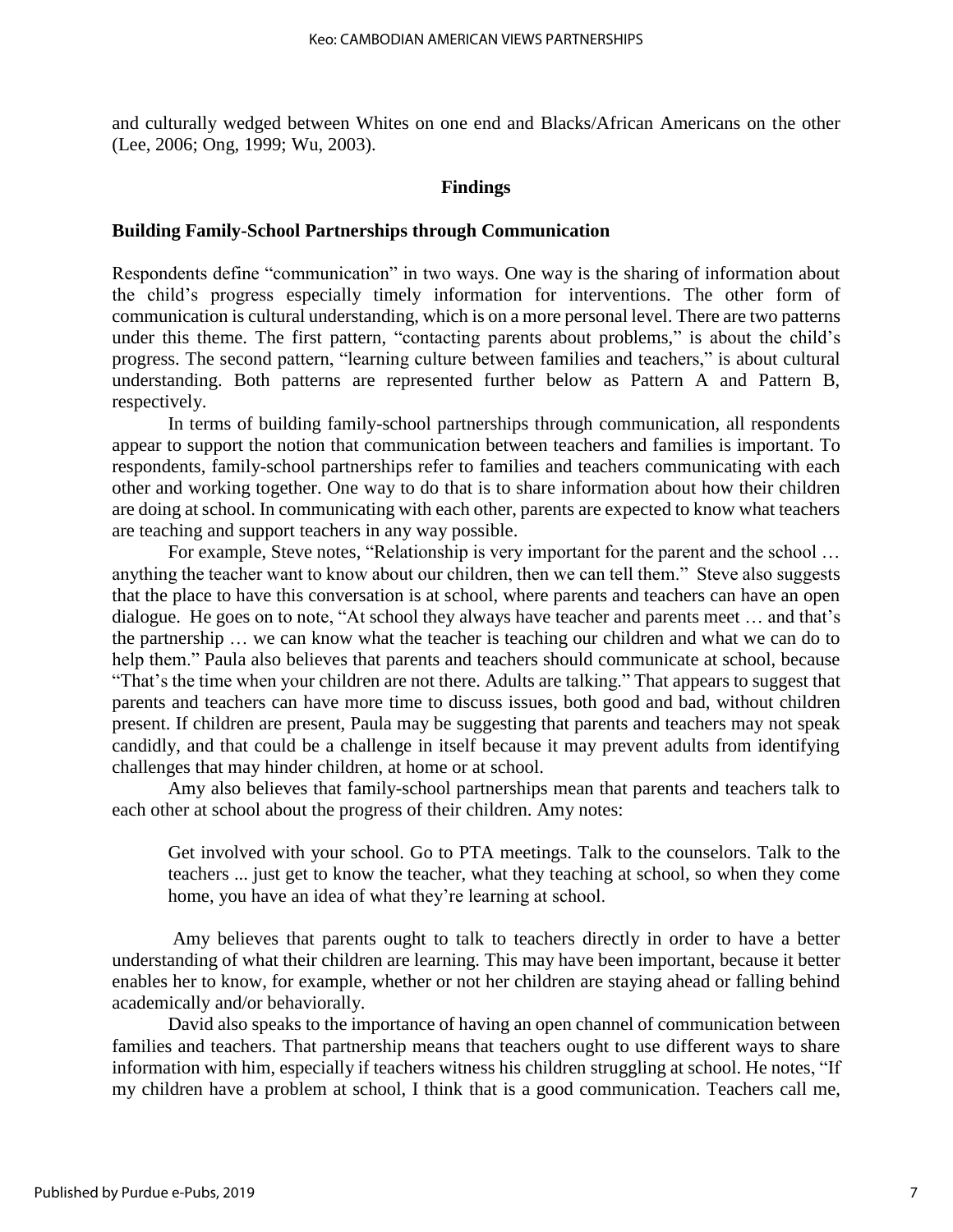they send a letter, they do something to help our children, to let me know as a father, as a parent." However, as a parent, David also speaks to the importance of regularly checking in with his children. Thus, family-school partnerships mean being vigilant and checking in with his children, in addition to speaking with teachers in the event his children confront issues at school. He notes:

As long as I talk to my children, "How is school going and everything," and if they say that everything is okay, and I check the grade point average and the grade each semester ... that is good, then I think the teacher is doing a very good job.

David may use grades and grade point averages as indicators of his children's academic success whether his children are falling behind or advancing in school. If they are lagging academically, then the teacher may have a better understanding of why they are struggling. Thus, family-school partnerships mean that he checks in with teachers to monitor his children's academic progress. David would engage teachers if his children are failing classes to take corrective action.

For Paula, it is important to have an open channel of communication between families and teachers, perhaps given her status as a single mother working long hours. Family-school partnerships mean that teachers are an "extra pair of eyes" for busy, single parents. Teachers could monitor her daughter's academic progress and behavior. She states:

When you work two jobs, you don't have time to put your eyes on your daughter. ... Whatever she did in school I would know because the teacher would tell me. … How does my daughter behave in school? Was she a happy child, is she happy? If looks like she is in trouble every day, then I know there is something, besides the B or C or grades. Something that I would not know, because I don't see how she behaves at school she could be happy child at home but when she goes to school she always has trouble. So, I know that she has social problems. Teachers can help with that.

Paula relies on teachers as an effective partner, because she wants her daughter to know there was another adult at school to support her. This suggests that teachers share the responsibility of helping busy parents like Paula to ensure that children are doing well at school. Perhaps the most effective way of making that happen is to keep an open channel of communication between parents and teachers. In doing this, Paula notes, "The children think … 'I better not do bad in school because she is going to hear about it.'"

Larry also believes that family-school partnerships refer to speaking with teachers about his children. However, he is more direct about what teachers can do. Larry notes:

If I go to school and ask how my kids are doing, I want a straight answer. I want them to tell me how I can help my kid to improve or what he needs to be done for him to improve something.

 This appears to suggest that Larry is open to speaking with teachers about his child's progress at school, specifically when his son gets into trouble. But in that conversation, it would help Larry if he knows exactly what needs to happen to better support his child. This could mean telling Larry about where his son is struggling academically and/or behaviorally, thus focusing on very specific challenges, or providing more general recommendations about what his son should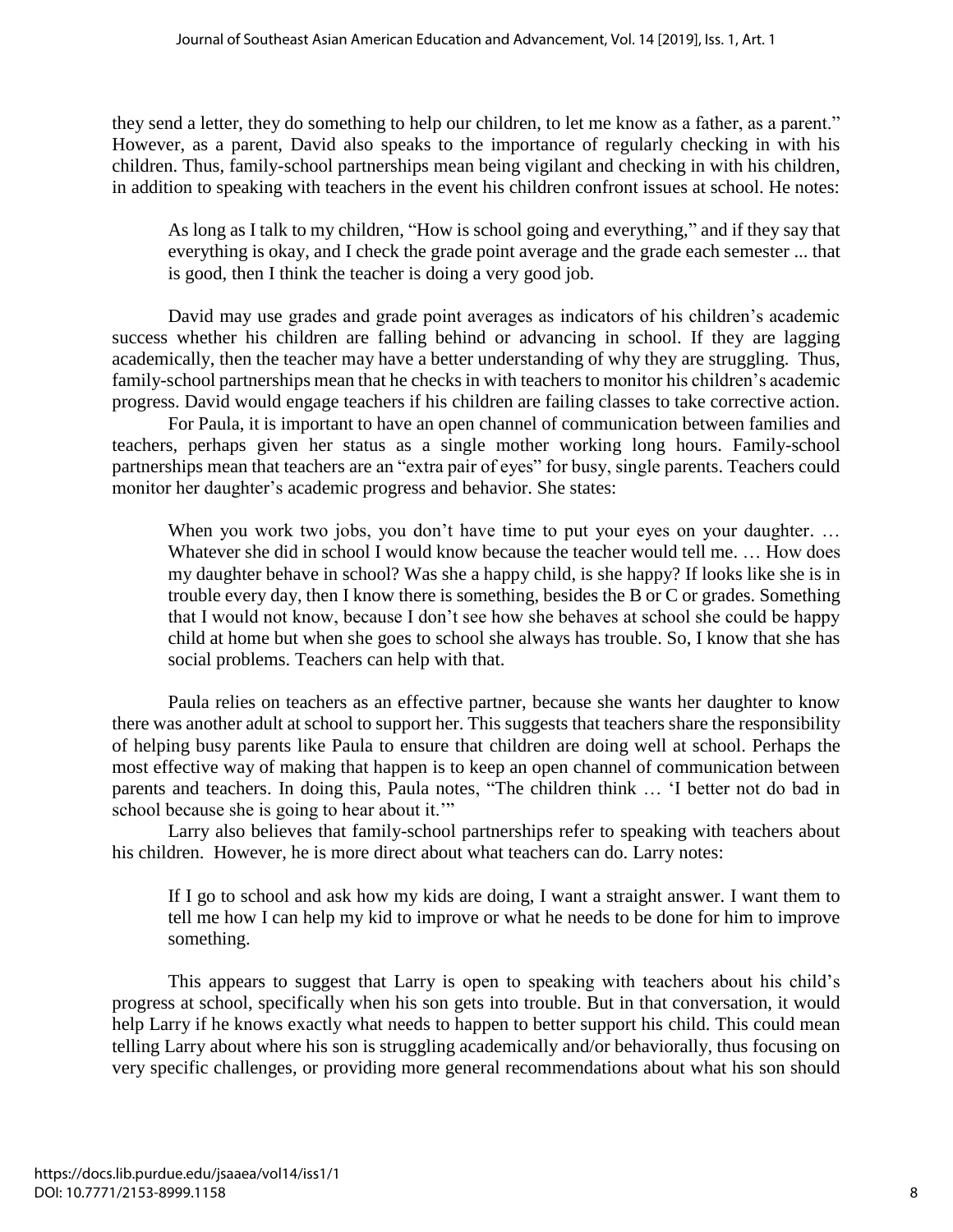or should not do at home. Some recommendations may include reading more books to stimulate the brain or avoid watching too much television.

Sarah also views family-school partnerships as an opportunity for families and teachers to speak with each other. She states:

It's good if you have time with the teacher, to talk to them, get to know the teacher so the teacher can help … tell you about how your kid is doing in this class. It's good if you have time to go there.

That appears to suggest that it is more effective for parents to have face-to-face conversations with teachers at school. Perhaps parents and teachers could dive deeper into discussions about "how your kid is doing in this class." Having the time to meet with teachers at school appears to be important to her, because parents and teachers could speak more directly about certain problems and how best to address them.

Charles also believes that family-school partnerships mean that families and schools communicate with each other. This partnership may have been important to Charles, because learning often takes place across settings. He notes:

Child's education starts first at home, then second at school. Kids start learning at home how to walk, talk, and behave while academics and skills are learned at school. Home and school work together by opening the communication between teachers, parents and students.

This suggests that family-school partnerships are more effective when parents, students, and teachers are constantly engaged in working together. Charles appears to suggest that teachers are responsible for academics at school, while parents taught and managed other issues including behavior at home. He also suggests that children learn across contexts, as learning may occur at home and school.

Charles also noted, "Teachers can encourage stronger partnership with families by educating them … Educate parents mean to provide, equip them on how they can help their kids at home and openly let them know what the teachers are doing at school." In talking about teachers and families working together, Charles adds, "Teachers and parents must … keep each other informed regarding the progress of our kids either at home or at school." Implicit in "equip them on how they can help their kids at home" may have been the idea that teachers ought to provide additional support to families, perhaps because teachers have a better understanding of what children need at school. With this statement, Charles may believe that some Cambodian parents need more support especially adults who do not have the capacity to speak English well enough to communicate with school partners. Therefore, teachers may need to provide extra attention to those families.

Steve also notes that some Cambodian parents may require additional support from teachers. Teachers should reach out to community members familiar with Cambodian families to access more information about the student. To that point, Steve mentions the following:

The best thing is for teachers to get to know the community or the community leader to find out information … the teacher has to know … I didn't get this information, and then find out through the community, "Okay, can you talk to this family because they have some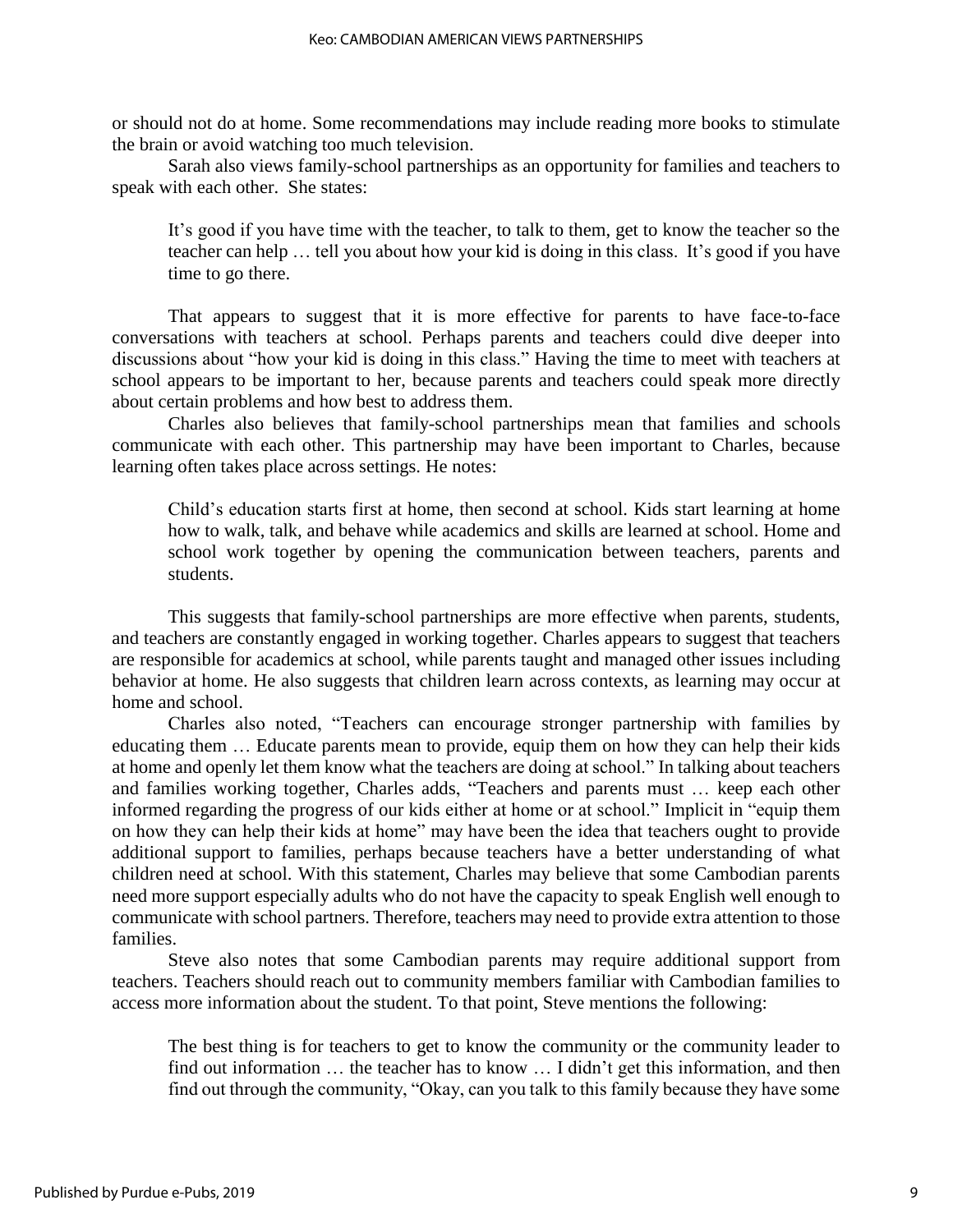kind of problem?" ... Or, if the teacher did not get a response from the parent they might contact with the community leader to know what's going on. … And what can teachers do to help them. So when they get a response from the community they may know how they can contact the parent.

Steve appears to suggest that community members and community leaders are great resources for teachers to have, because "maybe teachers don't understand what's going on with the children" and therefore "the teacher has a big role to communicate and to contact with the community." He may attribute the need for teachers to reach out to community members, given his understanding that Cambodian families may lack an awareness of the American school system, in part because they are new to America. Thus, Steve states, "Cambodian families are new here and they don't know much about situations in this country." Because Cambodians "are new here," that implies that American teachers are still largely culturally unaware of Cambodian families at school and in the community.

Steve's comment about the community is interesting. But I wanted to know more, particularly how, and to what extent, the community could be the liaison between teachers and families. How feasible is it for teachers to reach out to community members? Though a good idea, it could add an additional layer of work onto an already seemingly hectic schedule for teachers. There also is the concern that some school partners may not have access to information about Cambodian community partners. When asked about what ought to happen if school partners had a difficult time reaching out to communities, which may prevent this partnership from being strengthened altogether, his response is:

Teacher has to know because each ethnic group in this country they have to have some kind of community. And they have to find out which ethnicity they are and so they have to find out. Especially the principal and counselor at school they know because they always have a list or something. Right now they have a lot of things they can search on and they will know. They can contact with each community leader and find out that way. Because a lot of resources are available not like before.

That response suggests that information pertaining to Cambodian community partners are available, and perhaps school partners having trouble accessing parents should reach out to community members and leaders. Community members may help teachers, parents, and students resolve problems at school. Perhaps the notion that parents should interact with parents through "the community" and "community leaders" reflects the organizational structure of rural villages in Cambodia, where the village leader (mei phum) represents the individual families in the village and arbitrates issues and needs. This dynamic may only apply to first generation Cambodian families, since second generation Cambodian Americans born and raised in the United States will have a very different cultural orientation than their parents.

The major theme here, "building family-school partnerships through communication," is based on commonalities distributed across all interviews. Patterns, on the other hand, represent the voices of at least three participants. To reiterate, there are two patterns under this theme.

**Pattern A: Contacting parents about problems.** This pattern refers to communication as a veritable method to share information about the child's progress, especially timely information for interventions to address academic and/or behavioral issues. Steve, David, Paula, Larry, Sarah,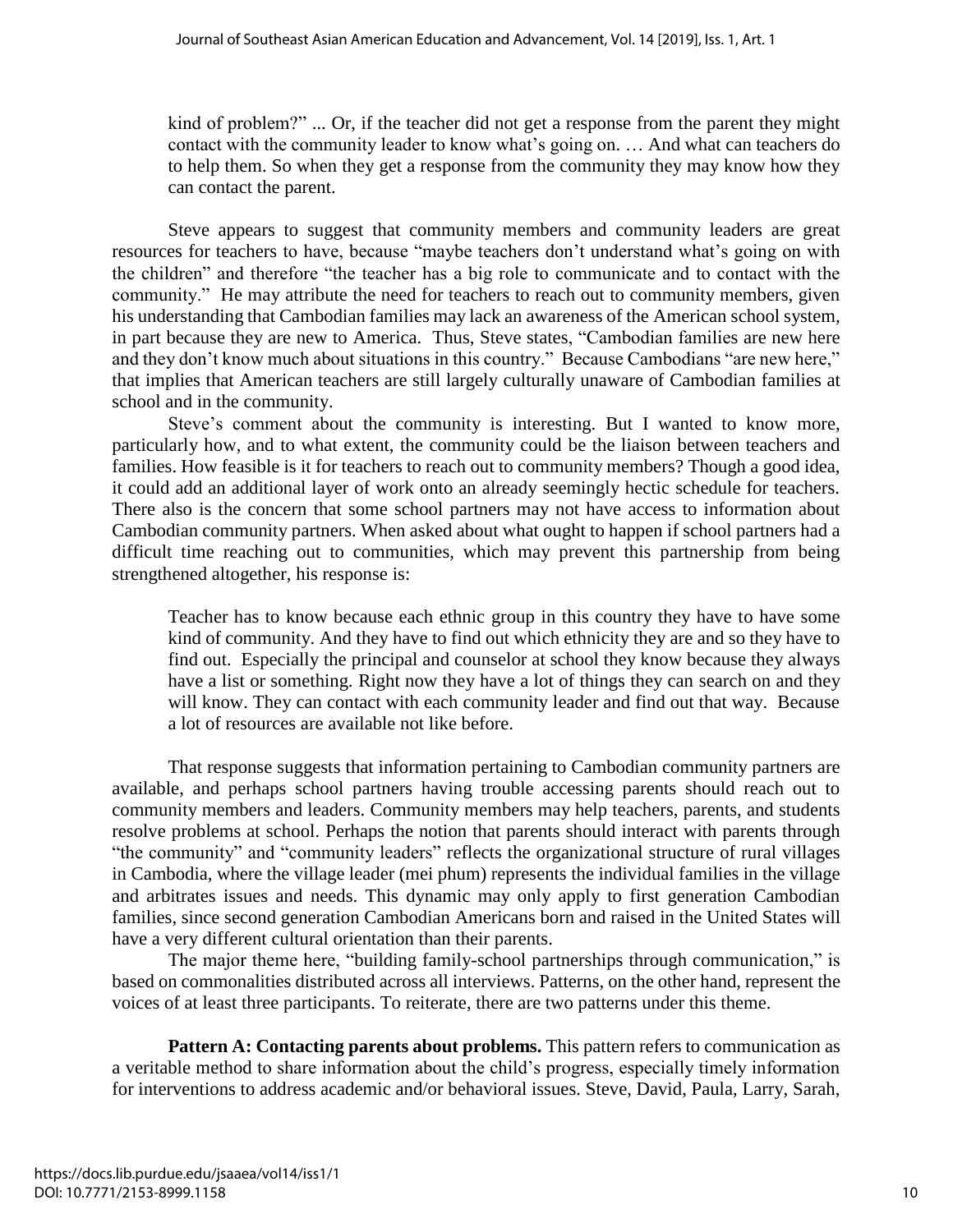and Amy express the belief that families ought to communicate with school partners when children either demonstrate signs of or are currently addressing problems at school, and therefore families are expected to interact with teachers. Steve notes:

We have to have a good connection with the school teachers and find out what's the problem with your kids … We have to check with the school to make sure … if they have any behavior issue at school or anything like that we check, and what is the academic weakness for the kid, something that we can help, the teacher will know.

Paula, addressing her own daughter, states "Families and teachers have to talk to each other. I knew that my daughter is not good in something, because the teacher would write it down. And so I would talk to the teacher." Amy concurs by stating, "Talk to the counselors. Talk to the teachers, see how your child is progressing in school, if there's any problem," while Sarah notes, "It's good for teachers to let us know … whatever students do wrong so we can correct the kid." David also notes:

For some students who have problems, I think that teachers can encourage work together with parents so students can know weak points strong points whatever the student needs and what they need to be corrected. Tell them the right path … I think teachers play a strong role when the student has the problem.

These responses suggest that teachers ought to contact parents if students are having problems at school. Respondents may assume that there is no need to fix anything that is not broken. Thus, if children's grades and behavior are passing and satisfactory, respectively, then parents could assume that nothing is wrong. Children are doing what they are supposed to do. On some level, there is no need to bother teachers given the belief that teachers have busy and hectic schedules.

However, these beliefs may not be limited to Cambodian families. It may be a predominant trend across racial and ethnic groups across the United States. Thus, it appears that families in general, Cambodians and non-Cambodians alike, tend to be present and active at school when they need to reconcile a problem at school. In which case, families would need to address that concern, perhaps because they want to avoid any repercussions, legal or otherwise, that may ensue. One might assume that family members do not want to seem negligent.

Larry, for example, admits that his second-grade son gets into quite a bit of trouble, and therefore he spends significant time discussing disciplinary issues with his teachers. He notes:

The teacher will send me a letter saying my son is doing this bad. So I have to go and talk to the teacher … But to be a teacher you have to love the kids. You have to focus on whoever has the problem.

However, Larry's concern is that teachers are not explicit enough on what needs to be done to take corrective action. He notes, "If they tell me what needs to be done, I'll do it." Larry, who dropped out of high school, has said in passing that he does not have the requisite knowledge or tools to advise his children because of his own limited experiences. Therefore, he may be relying quite heavily on teachers to help in that regard.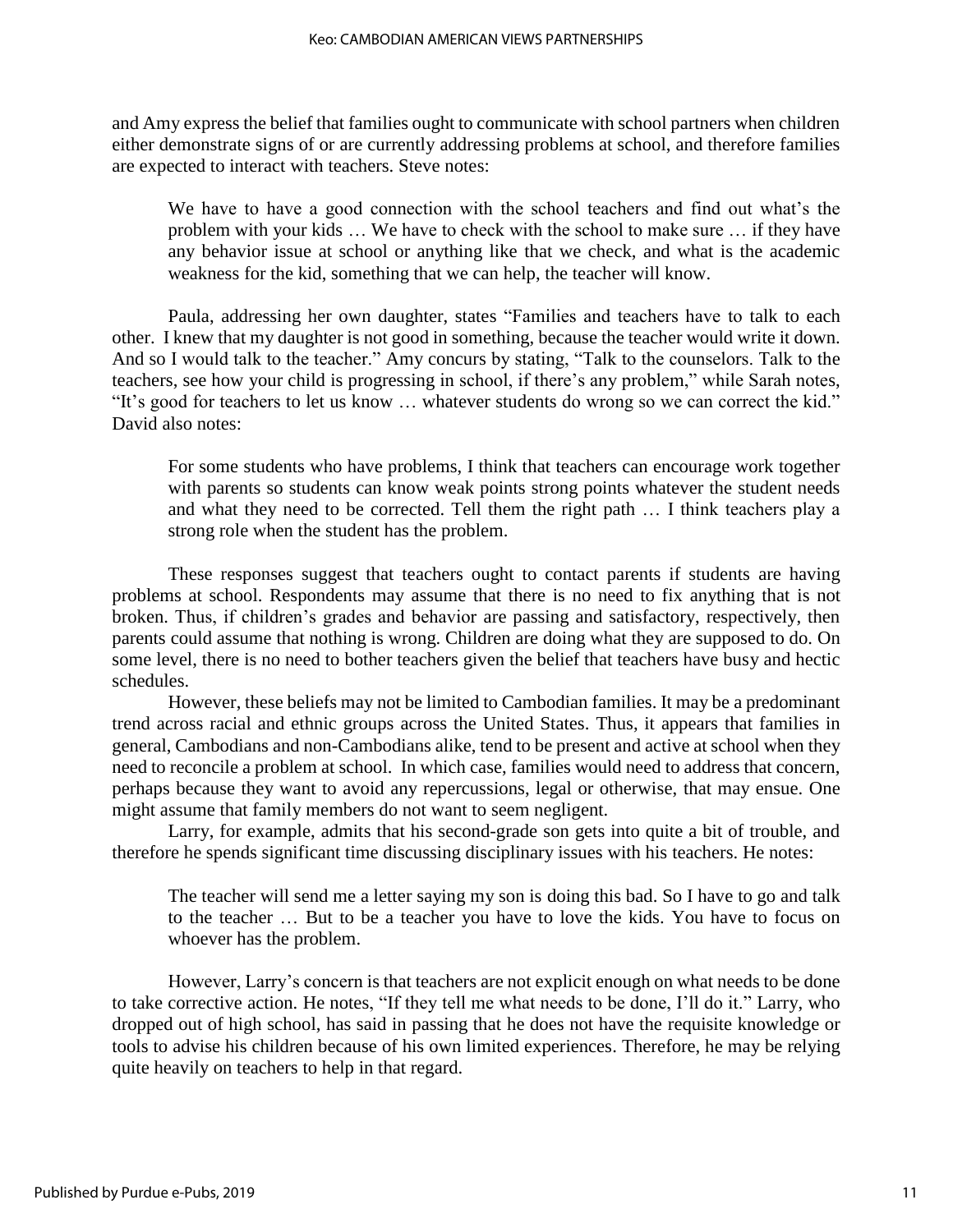Steve raises the issue about teachers being more explicit in supporting Cambodian families. He notes:

Teacher has to provide information to the parent. To let them know what's going on with your kid, either call or phone or send a letter and find out. That's a big thing that the teacher has to do with the parent.

This is particularly the case for Cambodian adults not proficient in reading, writing, or speaking English. Steve goes on to note:

For our Cambodian people … most of them don't understand English. When the teacher call they don't know what they're talking about. When the letter comes they don't know what it is, they just throw away. And that's the main thing for our Cambodian people here. Because most of them, they non-educated and they don't know what's going on and how they can help the children.

In this instance, Steve is perhaps referring to "hard-to-reach" parents who may be less involved in their children's schooling experiences (e.g., throwing away letters from school because they cannot read English), perhaps because they do not know how, in part given their limited English proficiency skills. In that regard, Steve is suggesting that teachers ought to provide information to parents whose children may have been struggling academically and/or behaviorally. Therefore, one might argue that having the opportunity to communicate pertinent information between teachers and parents, but in a way that meets families' cultural and linguistic needs and abilities, would help to ensure that problems at school can be identified. On some level, it also suggests that for problems occurring at home, which could impact learning at school, an open channel of communication could help address certain issues with teachers.

Pattern B: Learning culture between families and teachers. This pattern refers to communication in terms of becoming more culturally aware of families. Respondents express concerns about the lack of cultural awareness among teachers at school, and how that could paint a negative picture of families. Deeper cultural awareness could prevent school partners from falsely assuming that children are having problems at home, often because of disciplinary practices. It also may prevent some Cambodian parents from getting into trouble with the law. In referring to a story about someone else's family, Steve notes:

There was a problem … when the teacher saw the children, you know that usually when the children get sick Cambodian parents get the coin and rub … *Preang Krolah* (i.e., Tiger Balm). And they rub the body to make it feel better. Teacher saw that and they called the police and asked, "What's going on?" ... That's why we have to teach teachers, they have to know about our Cambodian culture.

From this comment, Steve addresses a specific anecdote about how a traditional Cambodian medicinal practice (i.e., rubbing tiger balm on the body) is not only misconstrued by the teacher but comes with legal ramifications. This could imply that the teacher did not stop to ask for an explanation, either directly from parents or others perhaps more familiar with the Cambodian people. Instead, this teacher assumes perhaps prematurely that it was some form of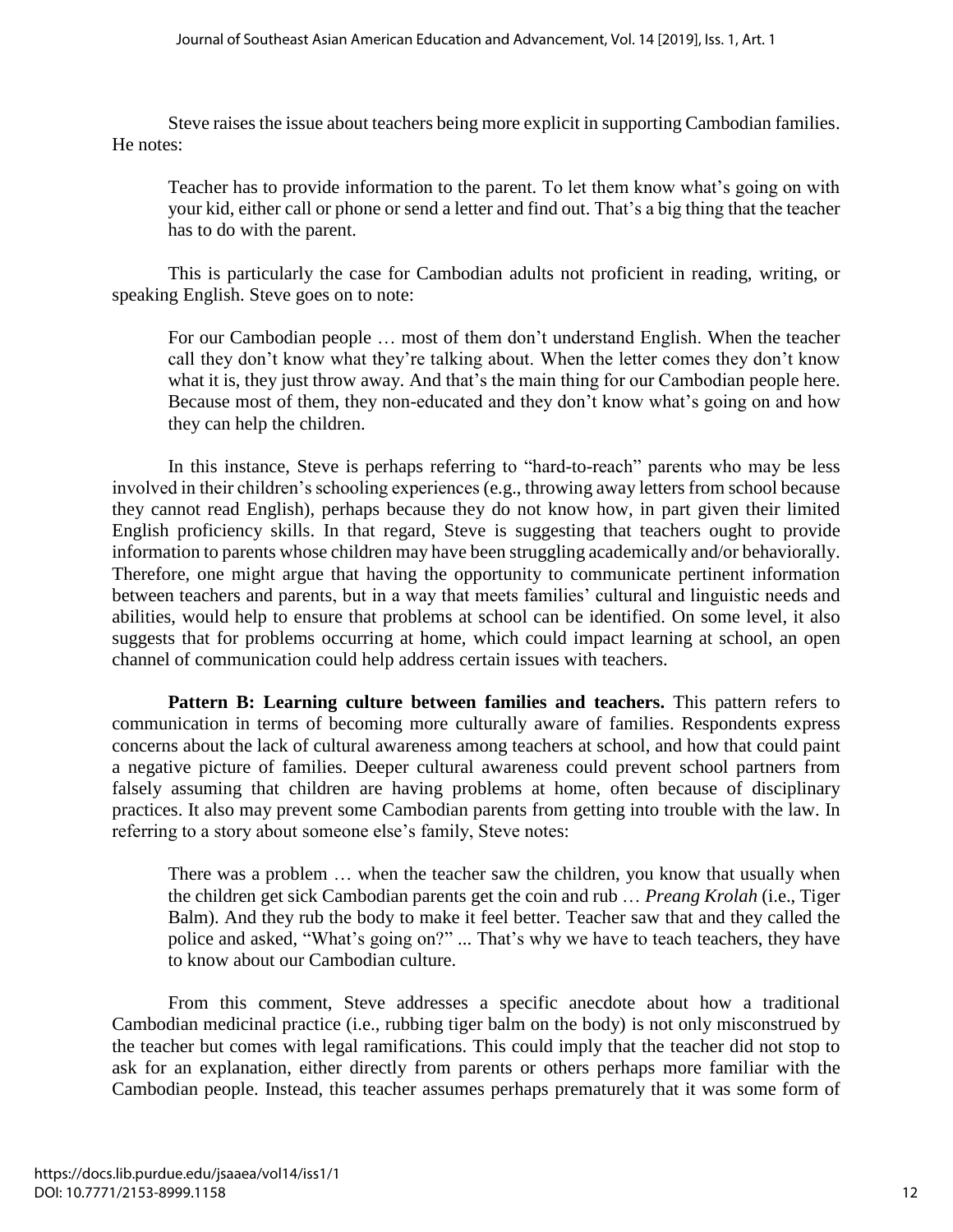child abuse. Perhaps the teacher could have avoided calling the police with a better understanding of the Cambodian culture, which might have transpired by openly communicating with parents about such cultural practices. Perhaps there is a power dynamic at play, in which the teacher (falsely) assumes that s(he) has more capacity to address this issue.

David also recalls a story about cultural awareness, and how one Cambodian family got into trouble with the law. He shares a story about someone else's family:

One of the family that had a problem the student coming home and the parent asked them to do the homework and the student don't want to do the homework and the parent said, "I'm going to spank you if you don't do that." And the student said, "If you spank me I'm going to call the police," and then the student said, "Okay, go ahead and spank me!" And the parent spank them and the child call the police.

David speaks to the act of disciplining children from the perspective of one Cambodian family. There appears to be differences between the so-called Americanized child and Cambodian parents in terms of the cultural norms of spanking. On that point, David further notes:

Between teachers and parents, it looks like a "cross-culture" because as a Cambodian family, we strictly discipline them. But in this country, if we discipline them sometimes it's against the law. … But as Asians, we try to discipline them because we want them to go to the right path. But sometimes we do in the good heart but it turn out against the law. … And I think that Americans should understand our culture.

Similar to Steve, David believes that Americans ought to learn about the Cambodian culture, which may include norms and practices, perhaps to avoid misjudging Cambodian parents who, in this case, may find it particularly necessary to spank their child in order to help him stay on "the right path."

David also notes, "In our Cambodian culture the parent has the right to discipline the children as long as we not hurt them so bad," which suggests that David is not supporting extreme physical abuse, but rather spanking as a necessary means to discipline children. He further notes, "Sometimes as a child we got to discipline them and tell them the right way. And sometimes they are hardhead and need to be disciplined and over here in this culture that is against the law." From David's comment, it appears that he is asking Americans, and perhaps American teachers, to better understand how Cambodian parents discipline children, perhaps to avoid assuming that children are abused at home. Having conversations with Cambodian parents about these concerns may enable teachers to learn why parents believe corporal punishment is effective. In having these conversations, parents may share that spanking their children is one way to ensure that young people do not fall through the cracks, whether at school or in society. Conversely, parents may also learn about the long-term emotional and psychological distress corporal punishment could have on the child.

Larry, who also shares David's observation regarding corporal punishment, believes that spanking sometimes is necessary in disciplining children. In his experience, he notes, "Back then in the homeland, the teacher, when you do something wrong, they spank you, which my dad was okay with that. I wish it would be the same way right now." Larry further notes, "Right now, the kids are being bad, all the way from home to school. They don't respect teachers." Larry seems to express his concerns regarding the level of "disrespect" shown by young people today towards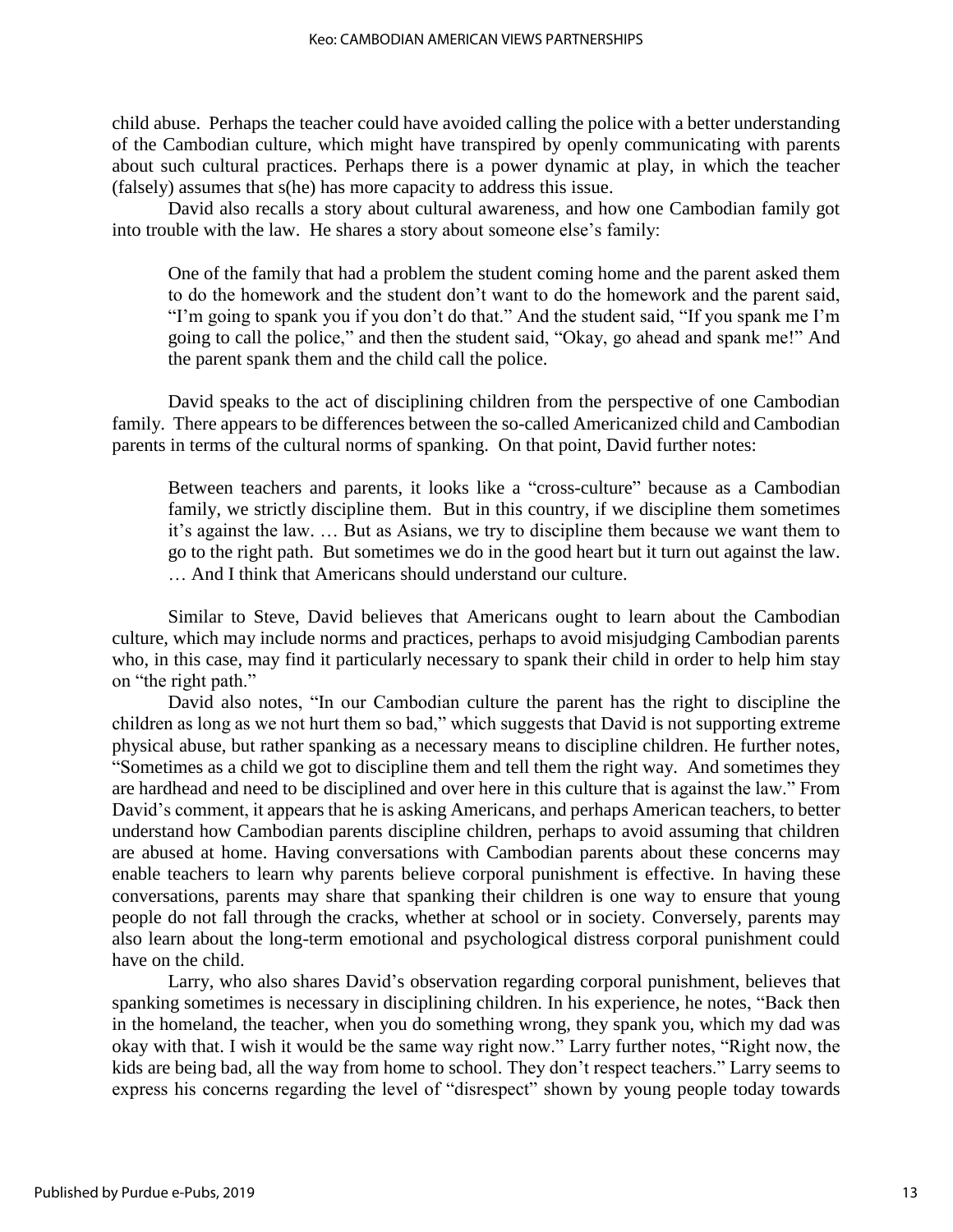adults. Because of that lack of respect, sometimes young people should be spanked. Larry appears to raise this concern because it reflects how he disciplines his son when he gets into trouble. Larry may believe that spanking is more effective than using time-out or grounding.

Spanking is not a Cambodian specific cultural phenomenon. Other countries and cultures, including those practiced in the United States, utilize spanking as a method to discipline children. However, it is interesting for respondents to view teachers in Cambodia similar to parents. In Cambodia, for example, parents often give teachers full disciplinary rights to spank their children without consequences onto them. For example, David discusses how this cultural norm of spanking children is not only condoned by parents but a shared practice between families and teachers in Cambodia. "Even though they go to school, in Cambodia the teacher can discipline them to some extent but not to hurt our children. Over here in America when teachers spank the student it looks like it's against the law." Again, David suggests that Cambodian teachers have permission to use corporal punishment if children are misbehaving, so long as teachers know their limits and "not hurt them so bad." David further states, "In our culture the teachers looks like the parents, next to the parent is the teacher." This might suggest that teachers are an extension of parents at school and disciplining children is a shared responsibility.

Regarding "it's against the law," David seems to refer to those states in the United States that have banned corporal punishment, whether at home or at school—thus making it illegal. Perhaps he is referring to school corporal punishment only being legal under domestic law in 20 states of the United States (see Stephey, 2009). Teachers residing outside of those states, functioning under their respective laws, may be held legally liable for spanking their students though parents like Larry may grant them permission to spank his children.

Thus, learning about cultural differences—whether traditional medicinal practices or spanking as a seemingly acceptable form of disciplinary practice—may be an effective way for teachers and families to communicate with each other. Communicating in this manner could help adults to better understand one another.

#### **Discussion**

#### **Strengthen Partnerships Through Cultural Awareness**

Findings suggest that partners should engage in a bilateral process of communicating, while honoring the cultural awareness of Cambodian American families. For example, Steve notes, "We have to teach teachers, they have to know about our Cambodian culture." David mentions, "Between teachers and parents, it looks like a 'cross-culture' because as a Cambodian family, we strictly discipline them … Americans should understand our culture." Steve also notes, "Cambodians have to learn from Americans, you know the culture. You cannot beat the children; you cannot do anything bad onto the children."

Findings indicate that some families continue to endorse strict, or conservative, practices in disciplining children. The use of corporal punishment appears to be tolerated by Larry and David, though Steve speaks against it, and supporting corporal punishment may in part be a result of their own strict upbringing. Larry, for example, gives permission to teachers to spank his children, if the need to do so is justified. Those practices, however, typically are not accepted or practiced by mainstream America. David reminds us that, "We strictly discipline them. But in this country, if we discipline them sometimes it's against the law."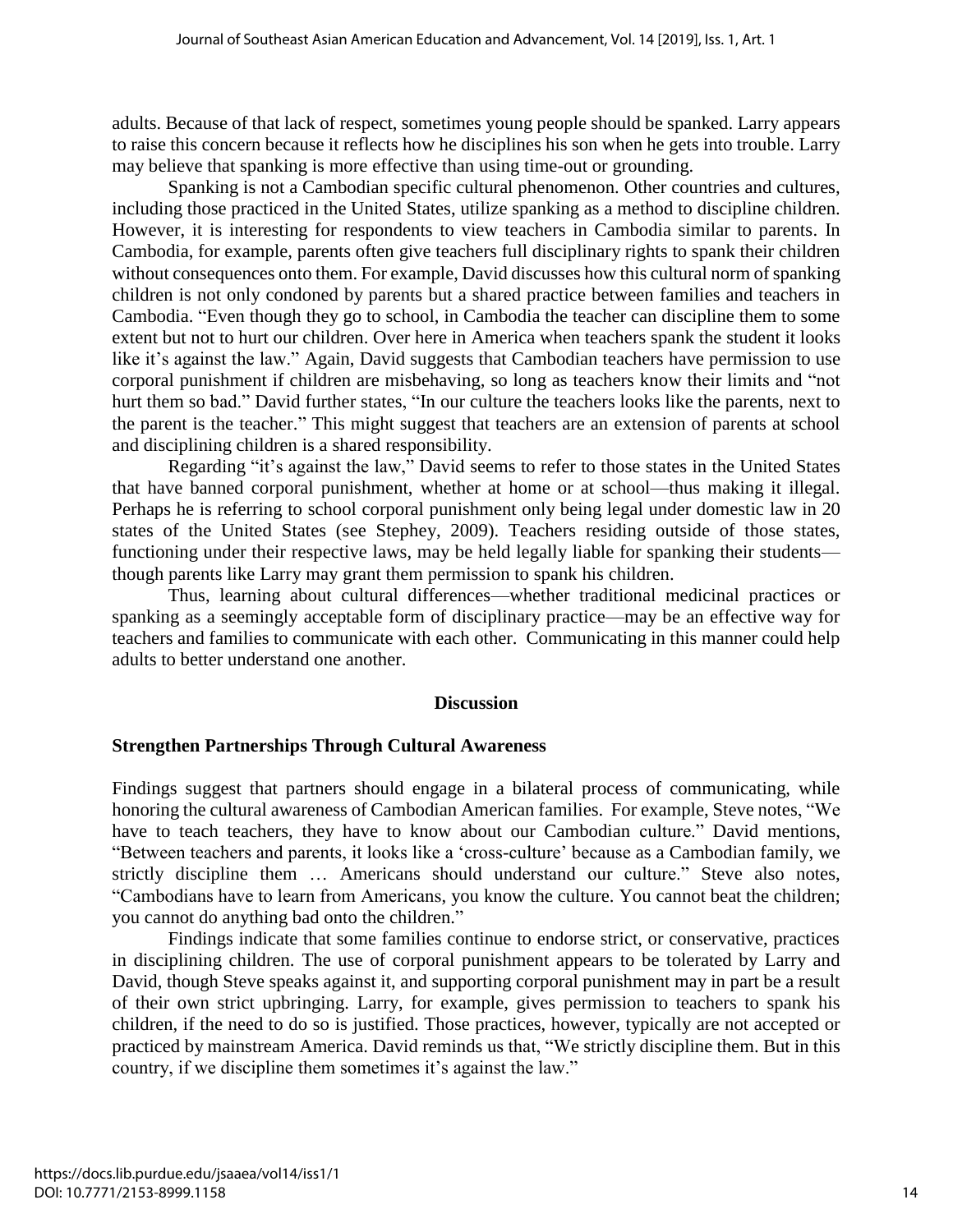Existing research does not speak to learning about corporal punishment as a way to strengthen family-school partnerships, especially for Cambodian Americans. However, Tran, Lee, and Khoi (1996) examine stressful life events in a sample of 70 SEAAs, specifically among Cambodian, Hmong, and Vietnamese adolescents. Their study finds that Cambodians rank strict discipline in social life by parents as the most stressful. Hmong and Vietnamese adolescents report doing house chores and academic pressure to do well, respectively, as the most stressful. While strict discipline does not necessarily mean corporal punishment, one might argue that mixed cultural signals could be transmitted to Cambodian adolescents in Tran and colleagues' study. That is, Cambodian adolescents might experience strict discipline in social life at home, while at school they interact with American peers who experience more social freedom. These cultural signals may be confusing for young Cambodians, and that may create problems at home and school. In interviewing a small sample of Hmong American students, Thao (2003) examines how, and to what extent, home and school factors interact with each other. His study finds that differences in culture (or, what Thao refers to as "cultural clash") at school and at home undermine family-school partnerships. Pho's (2007) research also finds disconnects between cultural expectations at home and school. Quoting one Vietnamese student, Pho notes, "What we learned in school sometimes was different from what we were taught at home … While our teachers wanted us to talk in class and to be independent, our parents wanted us to be quiet and respect older people" (2007, p. 70). The absence of a clear cultural understanding can complicate the learning experiences for young Cambodians. These cultural miscues may have prompted that young man in David's interview, for example, to threaten his parents with legal enforcement, if they spanked him, when their intentions may have been good.

Other studies indicate that first-generation immigrant parents often administer corporal punishment as a form of disciplining their children, though some American courts deem such practices too excessive (Renteln, 2010). Some alternative methods to "spanking" include praising and rewarding good behavior, in addition to talking to children about the natural and logical consequences of misbehavior. Parents may also speak with culturally sensitive professionals including their pediatricians about the deleterious effects of corporal punishment and the advantages of less physical strategies in disciplining children (American Academy of Pediatrics, 1998).

Findings from this study also build on studies that address cultural barriers for SEAAs. For example, the National Coalition of Advocates for Students (NCAS) (2000) study, *Capacity Building for SEAA family-school partnerships*, point out, "Language and cultural barriers exclude many SEAA parents from learning about school policies and ways they can participate in homeschool activities" (2000, p. 7). The inability to speak English well, or at all, could prevent Cambodian families from supporting children with homework assignments. Non-English speaking parents may not know how to access information and resources to help young people at school. One example could be the idea or process of Advanced Placement (AP) or SAT exams for college and making sure that children submit applications on time. Not being able to speak, read, or write English could prevent parents from finding appropriate SAT prep courses or after-school and summer programs often afforded to their more affluent peers.

While at face value this might suggest that Cambodian parents "play into" the essentialization theory of achievement, which often consumes discussions on Asian Americans in general, thus reinforcing oppressive frames including the model minority myth, it also is important to pontificate factors similar to "SAT prep courses" particularly in thinking about how more affluent peers are able to access "social and cultural capital" (Bourdieu, 1986) once they have been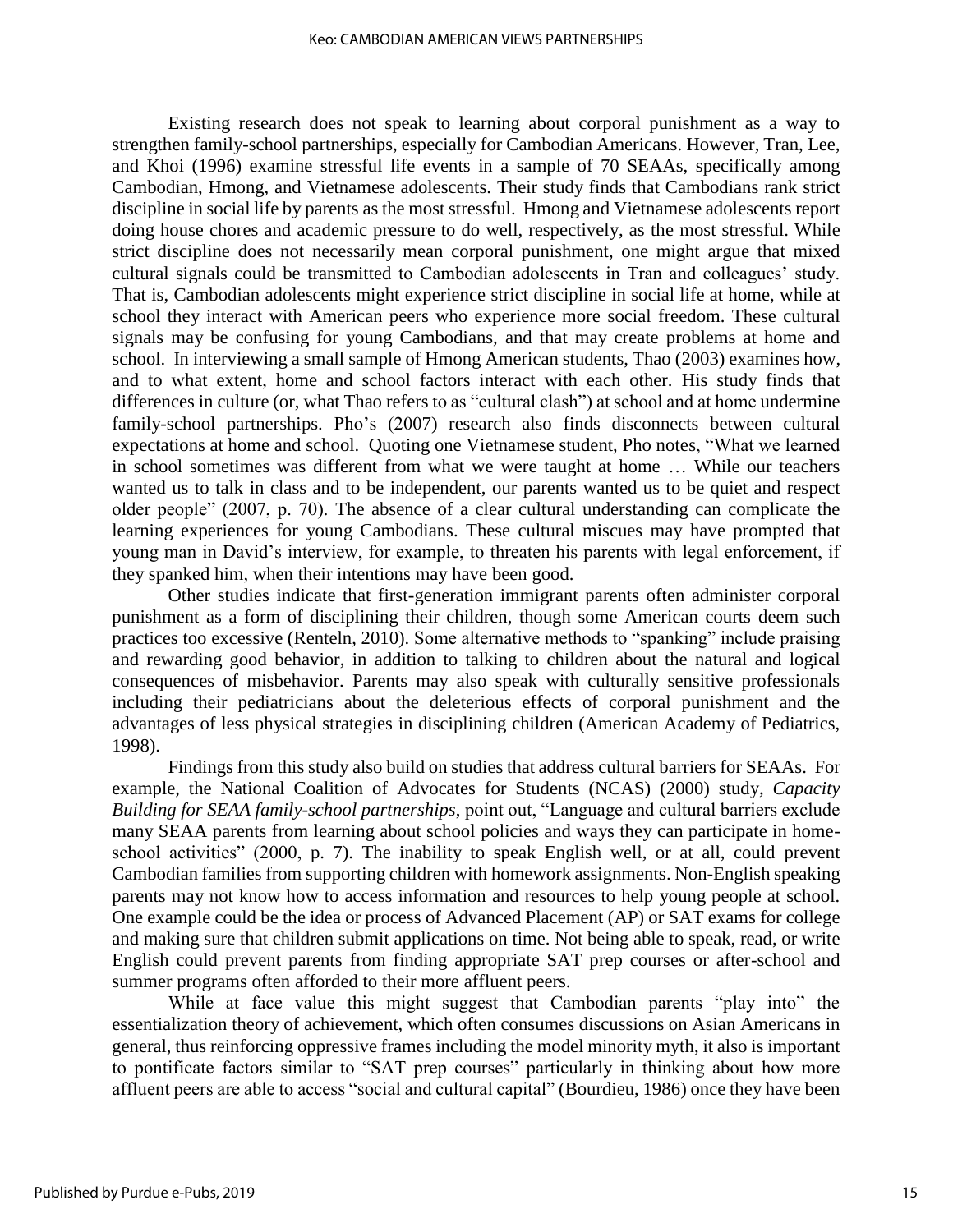admitted to the most elite educational and occupational institutions—in which a necessary first step is "playing into the system" of excelling academically in a country that continues to place restrictive barriers to said institutions based on test scores. Complicate that point to the (very real) fact that Cambodians (and, indeed, other SEAAs) are still equated (wrongly) to middle- and upperclass Asian Americans in college admissions decisions in which they do not and cannot benefit from affirmative action despite their low-income background (Hartlep & Lowinger, 2014; Park & Liu, 2014), one might argue that until low-income SEAAs in general are better understood and represented fairly—by admissions officers, for example—they will need to master the art of excelling in all areas that lead to access and opportunity. Again, this argument does not subscribe to (academic) essentialization but rather addresses a pragmatic (racist American) situation which explicitly acknowledges institutional barriers, especially for those students and parents who believe unequivocally in higher education as a way out of poverty. This idea, of course, does not and should not apply to all family values.

Lastly, the assumption that cultural barriers are challenges for ethnic Cambodian parents is supported by Aung and Yu (2007). They find that Cambodian parents often lack formal education and do not have the necessary skills to help their children navigate schools, in part because they "do not understand how to maneuver within the American education system" (2007, p. 93). The authors further note that "because of these cultural barriers, as well as linguistic and educational challenges, many Cambodian parents … are unable to advocate effectively for their children in the public education system" (p. 94). Thus, having the capacity to "advocate effectively" is important because one might argue that families could advocate more effectively for the child than any other adult or person. And though teachers can be strong advocates, there is reason to believe that they often cannot do it effectively for every child. Cultural understanding may have been addressed by respondents, as they recognized the on-going challenges it presents to Cambodian families, particularly in the context of working with schools and raising their children in a new country.

#### **Conclusion and Future Research**

It is not the intention of this study to essentialize Cambodian Americans in the context of academic achievement and excellence. However, it would be naïve to suggest that one could divorce culture from structure (Noguera, 2008). That the present study examines a social phenomenon in the context of public education, one must necessarily invoke discussions on achievement—though recognizing it is only one measurable outcome. It is equally important to note that conversations apropos educational attainment and achievement would not be complete without situating them in the broader cultural and structural context of racial oppression, given the fact that Asian Americans, and particularly marginalized subgroups similar to Cambodian Americans, have never benefitted from hierarchies of power—not to mention the dominant class (Tchen & Yeats, 2014). Therefore, one might argue that to better understand the role of culture in strengthening familyschool partnerships, we must concurrently understand the structural barriers that hinder young SEAAs and their families from exceling in the public educational system and life in general. Examples of structural barriers include multigenerational poverty and institutional oppression in education and society.

For example, Keo (2010) reviews the literature on family-school partnerships in public education and finds that an overwhelmingly large majority of the literature is written by non-SEAA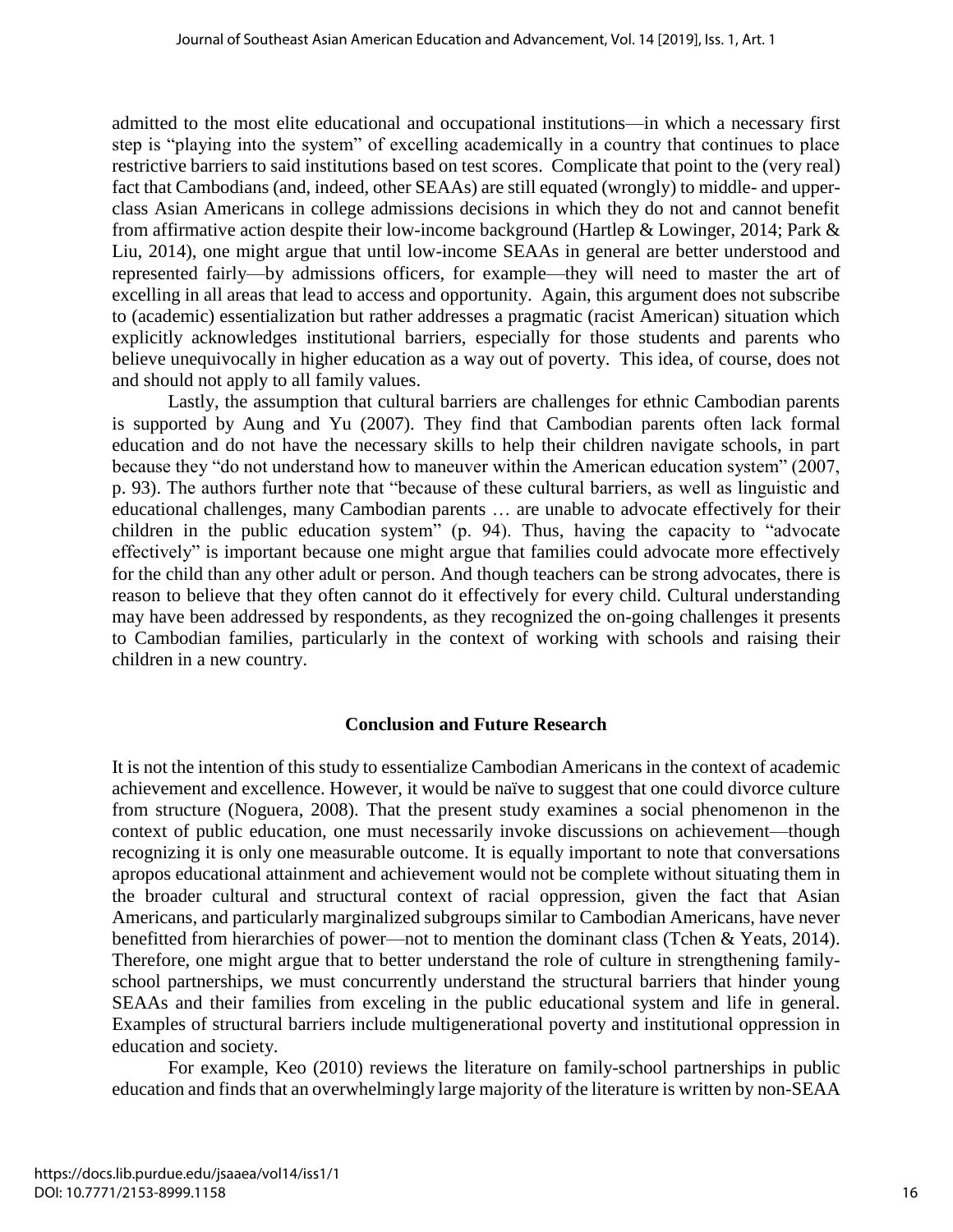researchers. Most scholars make suggestions on strengthening partnerships "for America writ large" absent of a clear cultural component that fully honors the voices of Cambodian American families. These scholars also ignore the bigger systemic forces that may impact the way in which partnerships are formed in public education and perhaps more importantly who holds positions of power in these dynamics.

In that regard, future researchers should further explore the notion of cultural competency in the context of race, ethnicity, and education. Gloria Ladson-Billing, a leading critical race scholar in education aptly notes: "Race is a reliable predictor of school dropout, suspension, expulsion, assignment to special education, and the likelihood of being taught by unqualified and under-qualified teachers" (2011, p. 1455). Researchers might be interested in exploring how K-12 curricula and lessons can be improved and strengthened to incorporate cultural content that speaks to the historical, political, social, and economic experiences of Cambodian families before and after entering the United States. Did they enter the United States seeking economic prosperity or were they politically and militarily forced out of the homeland? What levels of education and workforce experience did they attain prior to entering the United States? How can these fluid and dynamic lived experiences serve as a resource in the process of curricular decolonization (Goodwin, 2010), which asserts that extant curricular contents often conceal facts that reveal an egregious American history, which includes failed United States foreign policies that contributed to the political instability leading to the 1975-1979 Cambodian genocide in which an estimated two million people were killed mercilessly (Shawcross, 1987)?

In connecting research to practice and policy outcomes, researchers should think about how to incorporate cultural competency lessons into teacher preparation programs at the beginning of the school year, especially for new teachers. Researchers might also want to explore how veteran teachers can have professional development opportunities to learn or strengthen cultural competency, while also serving as mentors for new teachers. Researchers could also explore culturally appropriate programs to help families learn about American cultural norms and values. These programs may help Cambodian families better navigate school systems that were originally designed to assimilate immigrants to the broader hegemonic cultural values of America, not to ensure that every child regardless of background succeeds. Overcoming such cultural and structural barriers may help to strengthen access and opportunities for young people especially from marginalized Asian American families and communities.

#### **References**

American Academy of Pediatrics. (1998). Guidance for effective discipline. *Pediatrics*, *101*(4). 723-728.

- Aung, K. M., & Yu, N. (2007). Does the system work for Cambodian American students? The educational experiences and demographics of Cambodians in Lowell, Massachusetts. In T. Pho, J. N. Gerson, & S. R. Cowan (Eds.), *Southeast Asian refugees and immigrants in the Mill City* (pp. 88-111). Burlington, VT: University of Vermont Press.
- Bourdieu, P. (1986). The forms of capital. In J. Richardson (Ed.), *Handbook of theory and research for the sociology of education* (pp. 241-258). New York, NY: Greenwood Press.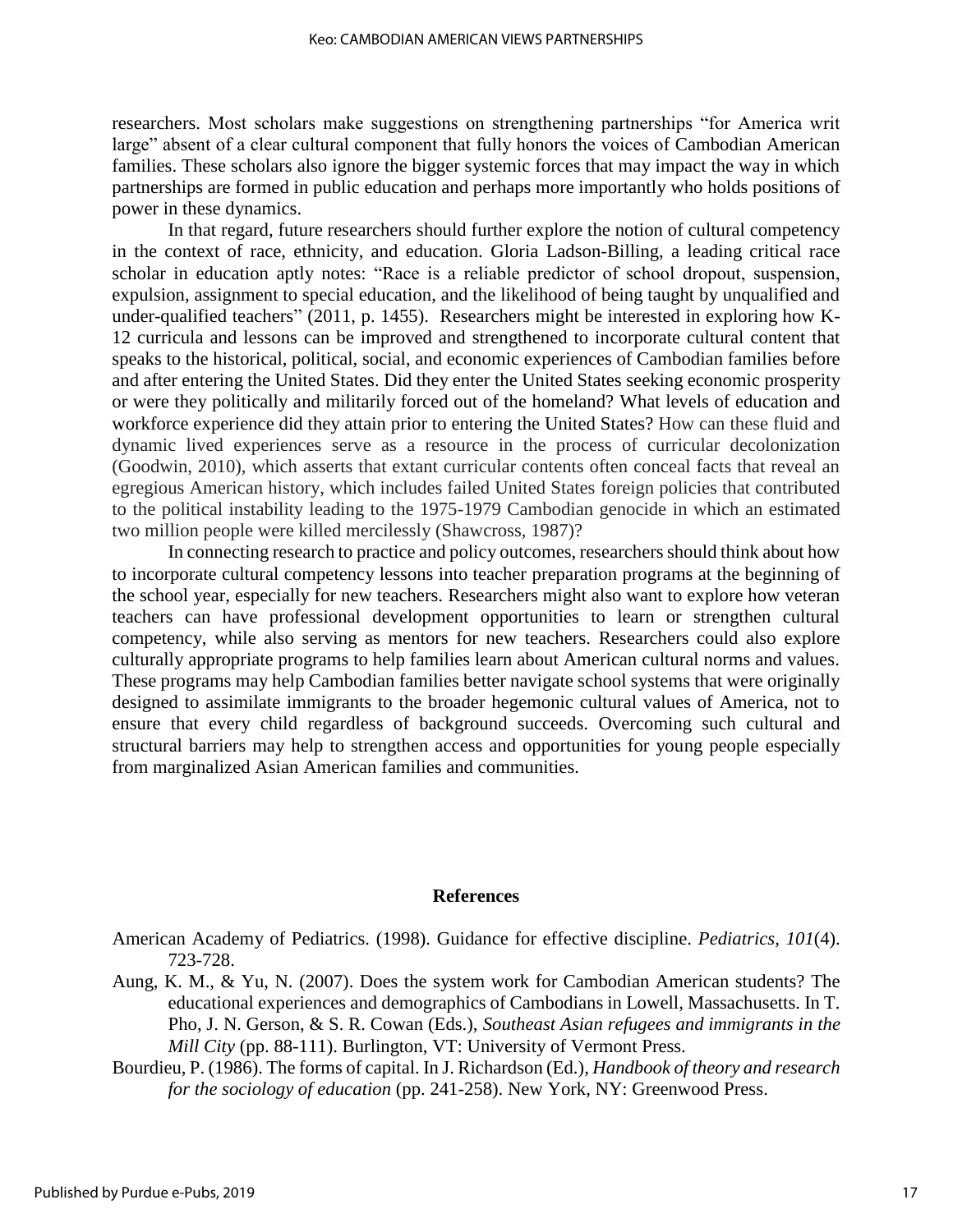- Delgado, R., & Stefancic, J. (2012). *Critical race theory: An introduction.* New York, NY: New York University Press.
- Epstein, J. L. (1995). School/family/community partnerships: For the children we share. *Phi Delta Kappan*, 76, 701-712.
- Epstein, J. L. (2001a). Building bridges of home, family, and community: The importance of design. *Journal of Education for Students Placed at Risk*, *6*(1/2), 161-168.
- Epstein, J. L. (2001b). *School, family, and community partnerships: Preparing educators and improving schools*. Boulder, CO: Westview.
- Epstein, J. L. (2008). Improving family and community involvement in secondary schools. *Education Digest*, *73*(6), 9-12.
- Epstein, J. L., & Salinas, K. C. (2004). Partnering with families and communities. *Educational Leadership*, *61*(8), 12-17.
- Glaser, B. G., & Strauss, A. L. (1967). *The discovery of grounded theory: Strategies for qualitative research*. New Brunswick, NJ: Aldine Transaction.
- Goodwin, A. L. (2010). Curriculum as colonizer: Asian American education in the current context. *Teachers College Record*, *112*(12), 3102-3138.
- Hartlep, N. D., & Lowinger, R. J. (2014). An exploratory study of undergraduates' attitudes toward affirmative action policies for Asian Americans in college. *Equity & Excellence in Education*, *47*(3), 370-384.
- Henderson, A. T., & Mapp, K. L. (2002). *A new wave of evidence: The impact of school, family, and community connections on student achievement.* Austin, TX: Southwest Educational Development Laboratory.
- Henderson, A. T., Mapp, K. L., Johnson, V. R., & Davies, D. (2007). *Beyond the bake sale: The essential guide to family-school partnerships*. New York, NY: The New Press.
- Kao, G., & Tienda, M. (1995). Optimism and achievement: The educational performance of immigrant youth. *Social Science Quarterly, 76*(1), 1-19.
- Keo, P. T. (2010). Cambodian family-school partnerships: Toward an evolving theory, *Journal of Southeast Asian American Education & Advancement*, *5*(1), 1-28.
- Kiang, P. N. (2004a). Checking SEAA realities in Pan-Asian American agendas. *AAPI Nexus: Policy, Practice and Community*, *2*(1), 48-76.
- Kiang, P. N. (2004b). Linking strategies and interventions in Asian American studies to K-12 classrooms and teacher preparation. *International Journal of Qualitative Studies in Education*, *17*(2), 199-225.
- Ladson-Billings, G. (2011). Race to the top again: Comments on the genealogy of critical race theory. *Connecticut Law Review, 43*(5), 1439-1458.
- Lee, S. (2006). Additional complexities: Social class, ethnicity, generation, and gender in Asian American student experiences. *Race Ethnicity and Education*, *9*(1), 17-28.
- Lopez, G. (2001). *On whose terms? Understanding involvement through the eyes of migrant parents*. Paper presented at the annual meeting of the American Educational Research Association, Seattle, WA.
- Nakkula, M. J., & Pineda, C. G. (2005). Students at-risk. In S. J. Farenga, B. A. Joyce & D. Ness (Eds.), *Encyclopedia on education and human development* (pp. 389-428). Armonk, NY: M.E. Sharpe, Inc.
- National Coalition of Advocates for Students (NCAS). (2000). *Capacity building for SEAA familyschool partnerships*. Cambridge, MA: Harvard Family Research Project.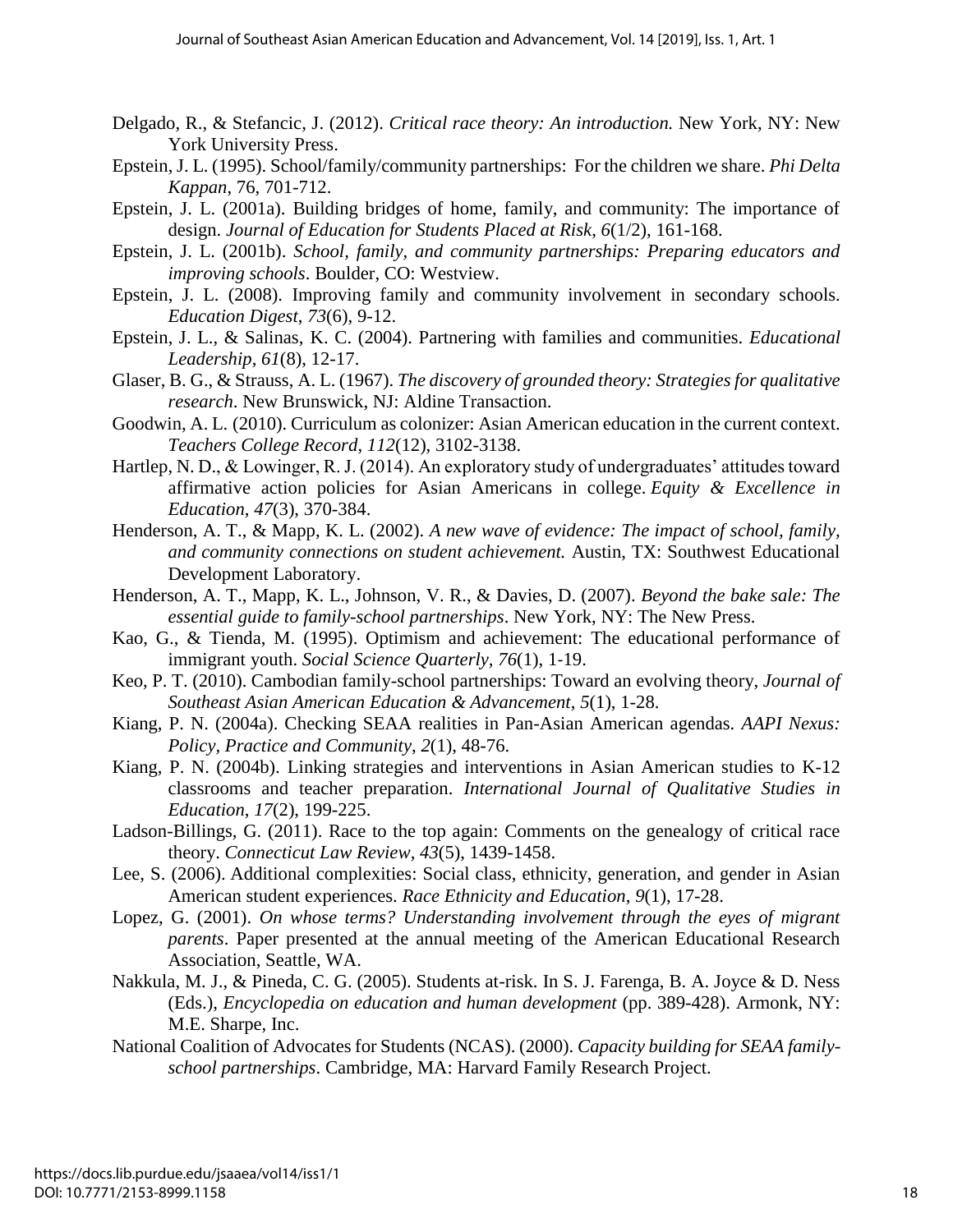- National Commission on Asian American and Pacific Islander Research in Education (CARE). (2010). *Federal higher education policy priorities and the Asian American and Pacific Islander Community*. Retrieved August 1, 2014, from [http://apiasf.org/CAREreport/2010\\_CARE\\_report.pdf](http://apiasf.org/CAREreport/2010_CARE_report.pdf)
- National Commission on Asian American and Pacific Islander Research in Education (CARE). (2011). *The relevance of Asian Americans & Pacific Islanders in the college completion agenda*, 1-32. New York, NY: New York University Press.
- Ngo, B., & Lee, S. J. (2007). Complicating the image of model minority success: A review of Southeast Asian American education. *Review of Educational Research*, *77*(4), 415-453.
- Noguera, P. (2008). *The trouble with black boys: and other reflections on race, equity, and the future of public education*. San Francisco, CA: Jossey-Bass.
- Ong, A. (1999). Cultural citizenship as subject making: Immigrants negotiate racial and cultural boundaries in the United States. In R. Torres, L. Miron, & J. Inda (Eds.), *Race, identity, and citizenship: A reader* (pp. 262-293). Berkeley, CA: University of California Press.
- Park, J. J., & Liu, A. (2014). Interest convergence or divergence? A critical race analysis of Asian Americans, meritocracy, and critical mass in the affirmative action debate. *Journal of Higher Education*, *85*(1), 36-64.
- Pho, T. (2007). Family education and academic performance among SEAA students. In T. Pho, J. N. Gerson, & S. R. Cowan (Eds.), *Southeast Asian refugees and immigrants in the Mill City* (pp. 69- 87). Burlington, VT: University of Vermont Press.
- Portes, A., & Rumbaut, R. G. (2001). *Legacies: The story of the immigrant second generation*. Berkeley and Los Angeles, CA: The University of California Press.
- Renteln, A.D. (2010). Corporal punishment and the cultural defense. *Law & Contemporary Problems*, *73*(2), 253-279.
- Sandoval, N. I. (2007). *Bridging generations: American Indian family perceptions of home/school partnerships* (Unpublished doctoral dissertation). University of California, Santa Barbara.
- Shawcross, W. (1987). *Sideshow: Kissenger, Nixon and the destruction of Cambodia.* New York, NY: Simon and Schuster.
- Sheldon, S. B., & Epstein, J. L. (2002). Improving student behavior and school discipline with family and community involvement. *Education & Urban Society*, *35*(1), 4-21.
- Silva, S. S. (2001). *Cultural differences and attitudes towards parental involvement: A case study of preschool parents* (Unpublished doctoral dissertation). Southern Illinois University, Carbondale.
- Stephey, M.J., "Corporal Punishment in U.S. Schools," Time, New York, 12 August 2009. Retrieved from: [http://www.time.com/time/nation/article/0,8599,1915820,00.html.](http://www.time.com/time/nation/article/0,8599,1915820,00.html)
- Stevenson, D. L., & Baker, D. P. (1987). The family-school relation and the child's school performance. *Child Development, 58*(5), 1348-1357.
- Suarez-Orozco, C., & Suarez-Orozco, M. M. (2001). *Children of immigration*. Cambridge, MA: Harvard University Press.
- Tchen, J. K.W., & Yeats, D. (2014). *Yellow peril! An archive of anti-Asian fear*. New York, NY: Verso.
- Thao, Y. J. (2003). Empowering Mong students: Home and school factors. *Urban Review*, *35*(1), 18-42.
- Tran, Q. D., Lee, S., & Khoi, S. (1996). Ethnic and gender differences in parental expectations and life stress. *Child & Adolescent Social Work Journal, 13*(6), 515-526.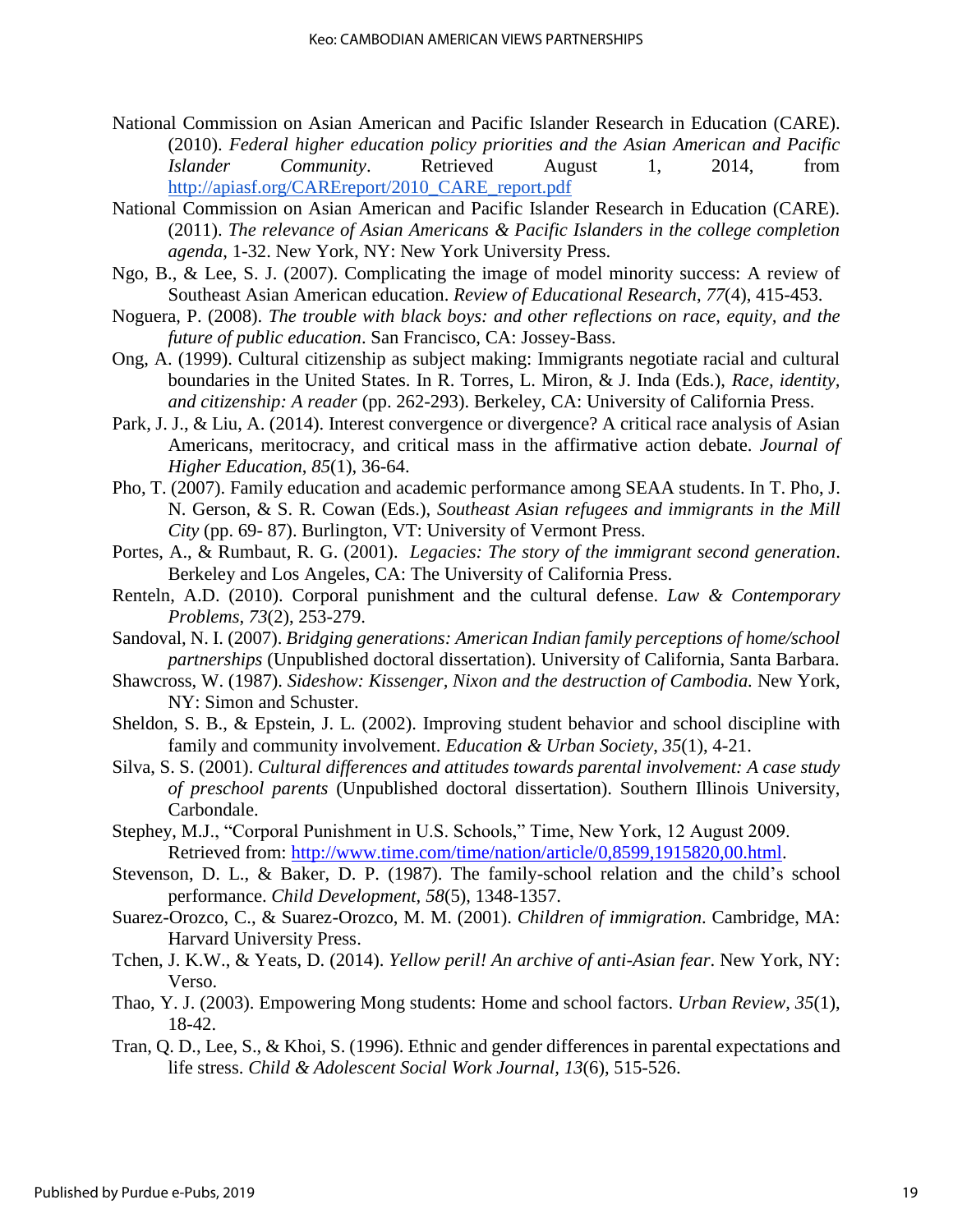- Uy, P. S. (2007). Response K-12 education: How the American community survey informs our understanding of the Southeast Asian American community: One teacher's perspective. *Journal of Southeast Asian American Education & Advancement*, *3*, 44-48.
- Wu, F. H. (2003). *Yellow: Race in America beyond Black and White*. New York, NY: Basic Books.

### **About the Author**



**Peter T. Keo,** is a global scholar and researcher. His work addresses issues ranging from human rights and democracy in wartorn Southeast Asia to advancing equitable outcomes for vulnerable populations in PreK-12 American public schools. In the U.S., Dr. Keo conducts research and evaluates the effectiveness of major federal and state educational policies to support chronically lowperforming urban and rural districts and schools. He also conducts research on boys and men of color and the impact of Asian American stereotyping on research and public policy outcomes. Globally, he contributed to the rebuilding of higher educational institutions in post-genocidal Cambodia, which included

supporting the former Minster of Education in redrafting the Cambodian Educational Law.

 Dr. Keo is currently Visiting Scholar in the Human Development & Quantitative Methods Division in the University of Pennsylvania, Graduate School of Education. He holds a joint Visiting Scholar appointment at Dr. Pedro Noguera's Center for the Transformation of Schools at UCLA. Keo was Postdoctoral Research Fellow at the University of Pennsylvania and Principal Investigator (PI) of two large national studies. He has served in senior leadership roles working in higher education, nonprofit organizations, and think tanks. His work has appeared in leading research journals and book chapters in addition to editorials including *Education Week*, *Teachers College Record, The Diplomat*, and *Pacific Forum CSIS*. Dr. Keo received his doctorate in education from Columbia University, in addition to master's degrees from Harvard University and the University of Chicago. He is certified in "Evaluating Social Programs – Using Randomized Controlled Trials" from the Massachusetts Institute of Technology (MIT), through the Poverty Action Lab. His parents are Cambodian refugees. He is a first-generation high school graduate.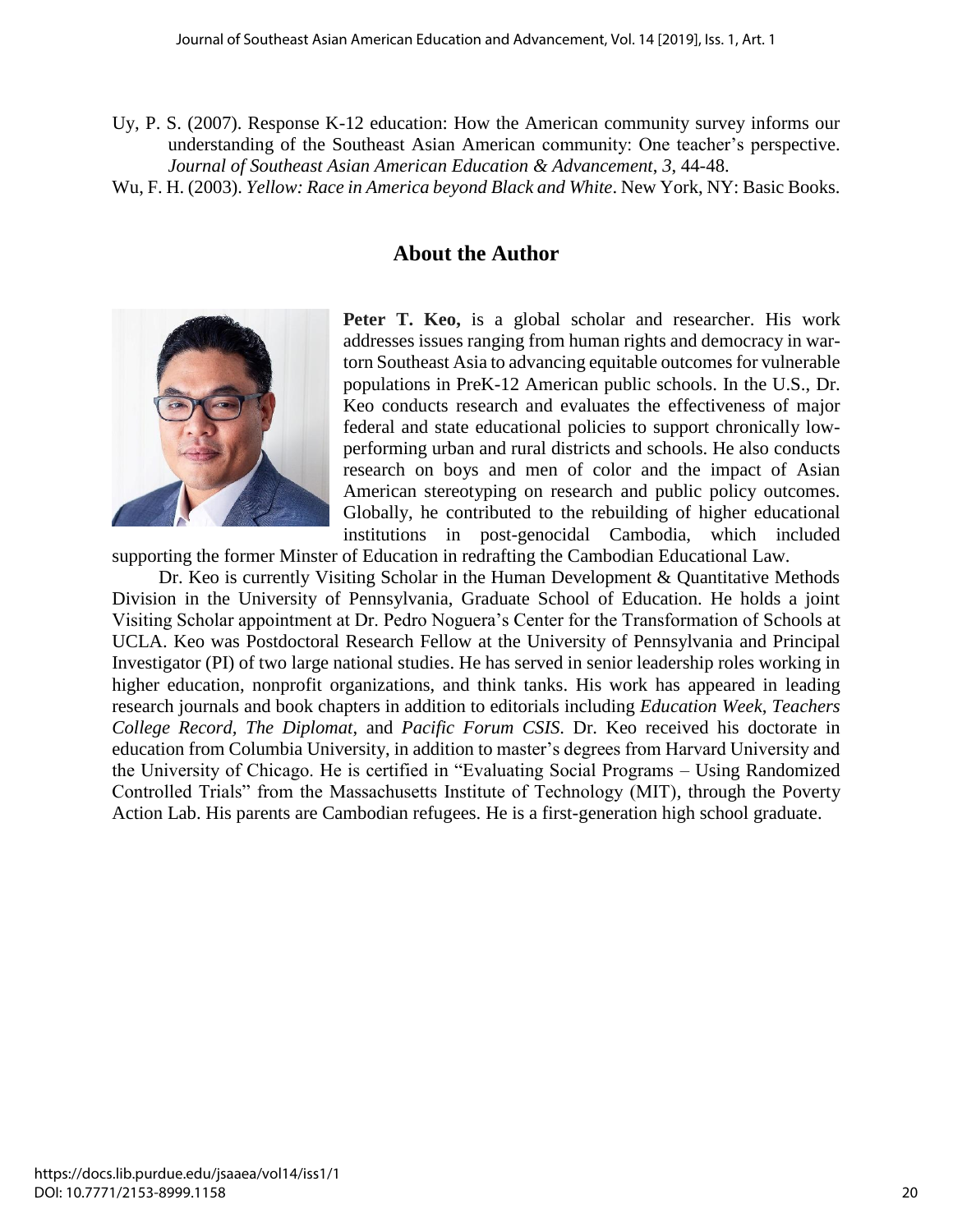

# Journal of Southeast Asian American Education and Advancement

Vol.14 Iss.1 (2019) [www.JSAAEA.org](http://www.jsaaea.org/)

**Editor Dr. Wayne E. Wright** *Purdue University*

**Associate Editors Dr. Chhany Sak-Humphry** *University of Hawaii at Manoa*

**Dr. Phitsamay Sychitkokhong Uy** *University of Massachusetts, Lowell*

> **Book Review Editor Dr. Vichet Chhuon** *University of Minnesota*

**Creative Works Editor Bryan Thao Worra** *Lao Assistance Center*

> **Journal Manager Fang Gao** *Purdue University*

#### **Editorial Review Board**

**Dr. Steve Arounsack** *California State University, Stanislaus* **Dr. Sovicheth Boun** *Salem State University* **Dr. Virak Chan** *Purdue University* **Dr. Loan Dao** *University of Massachusetts Boston*

**Dr. Carl L. Bankston III** *Tulane University* **Dr. Phala Chea** *Lowell Public Schools* **Dr. George Chigas** *University of Massachusetts, Lowell* **Dr. Hien Duc Do** *San Jose State University*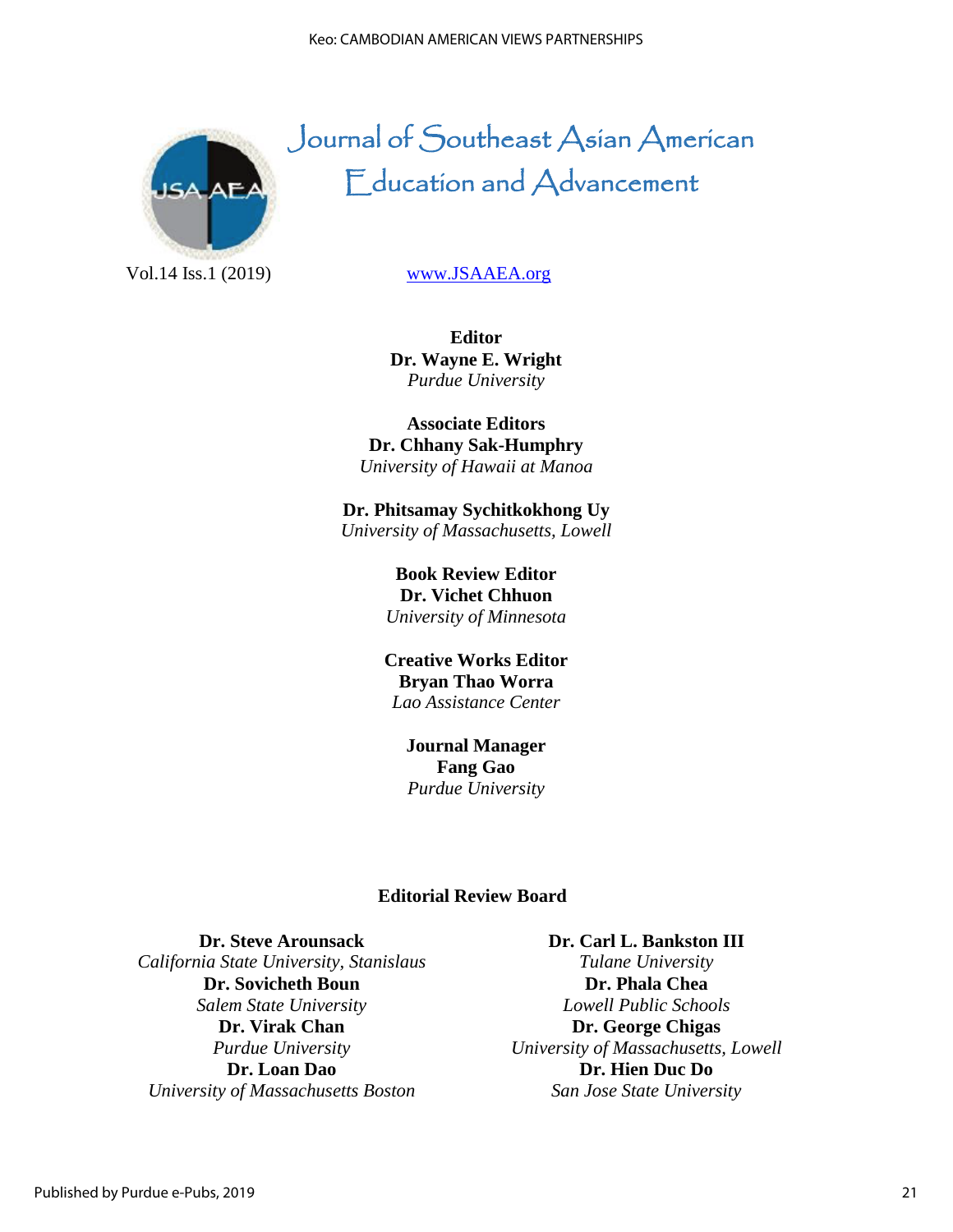**Dr. Changming Duan** *University of Missouri-Kansas City* **Dr. Sothy Eng** *Lehigh University* **Dr. Vincent K. Her** *University of Wisconsin, Eau Claire* **Dr. Peter Nien-Chu Kiang** *University of Massachusetts, Boston* **Dr. Kevin K. Kumashiro** *University of Illinois, Chicago* **Dr. Ha Lam** *Independent Scholar* **Dr. Jonathan H. X. Lee** *San Francisco State University* **Dr. Monirith Ly** *Royal University of Phnom Penh* **Dr. Bic Ngo** *University of Minnesota* **Dr. Leakhena Nou** *California State University, Long Beach* **Dr. Mark Pfeifer** *SUNY Institute of Technology* **Dr. Loan T. Phan** *University of New Hampshire* **Dr. Karen Quintiliani** *California State University, Long Beach* **Dr. Angela Reyes** *Hunter College The City University of New York*  **Dr. Fay Shin** *California State University, Long Beach* **Dr. Christine Su** *College of San Mateo* **Dr. Alisia Tran** *Arizona State University* **Dr. Khatharya Um** *University of California, Berkeley* **Dr. Kim Tran** *University of California, Los Angeles, Glendale Community College* **Dr. Molly Wiebie** *The University of Texas at Austin*

**Dr. Sophal Ear** *Occidental College* **Dr. Jeremy Hein** *University of Wisconsin, Eau Claire* **Dr. Nancy H. Hornberger** *University of Pennsylvania* **Dr. Peter Tan Keo** *New York University* **Dr. Yvonne Kwan** *San Jose State University* **Dr. Ravy Lao** *California State University, Los Angeles* **Dr. Stacey Lee** *University of Wisconsin, Madison* **Dr. Sue Needham** *California State University, Dominguez Hills* **Dr. Max Niedzwiecki** *Daylight Consulting Group* **Dr. Clara Park** *California State University, Northridge* **Dr. Giang Pham** *University of Massachusetts Amherst* **Dr. Malaphone Phommasa** *University of Clifornia Santa Barbara* **Dr. Kalyani Rai** *University of Wisconsin-Milwaukee* **Dr. Cathy J. Schlund-Vials** *University of Connecticut, Storrs* **Dr. Nancy J. Smith-Hefner** *Boston University* **Dr. Yer J. Thao** *Portland State University* **Dr. Monica M. Trieu** *Purdue University* **Dr. Silvy Un** *Saint Paul Public Schools* **Dr. Linda Trinh Vo** *University of California, Irvine* **Dr. Yang Sao Xiong** *The University of Wisconsin-Madison* **Dr. Zha Blong Xiong** *University of Minnesota*